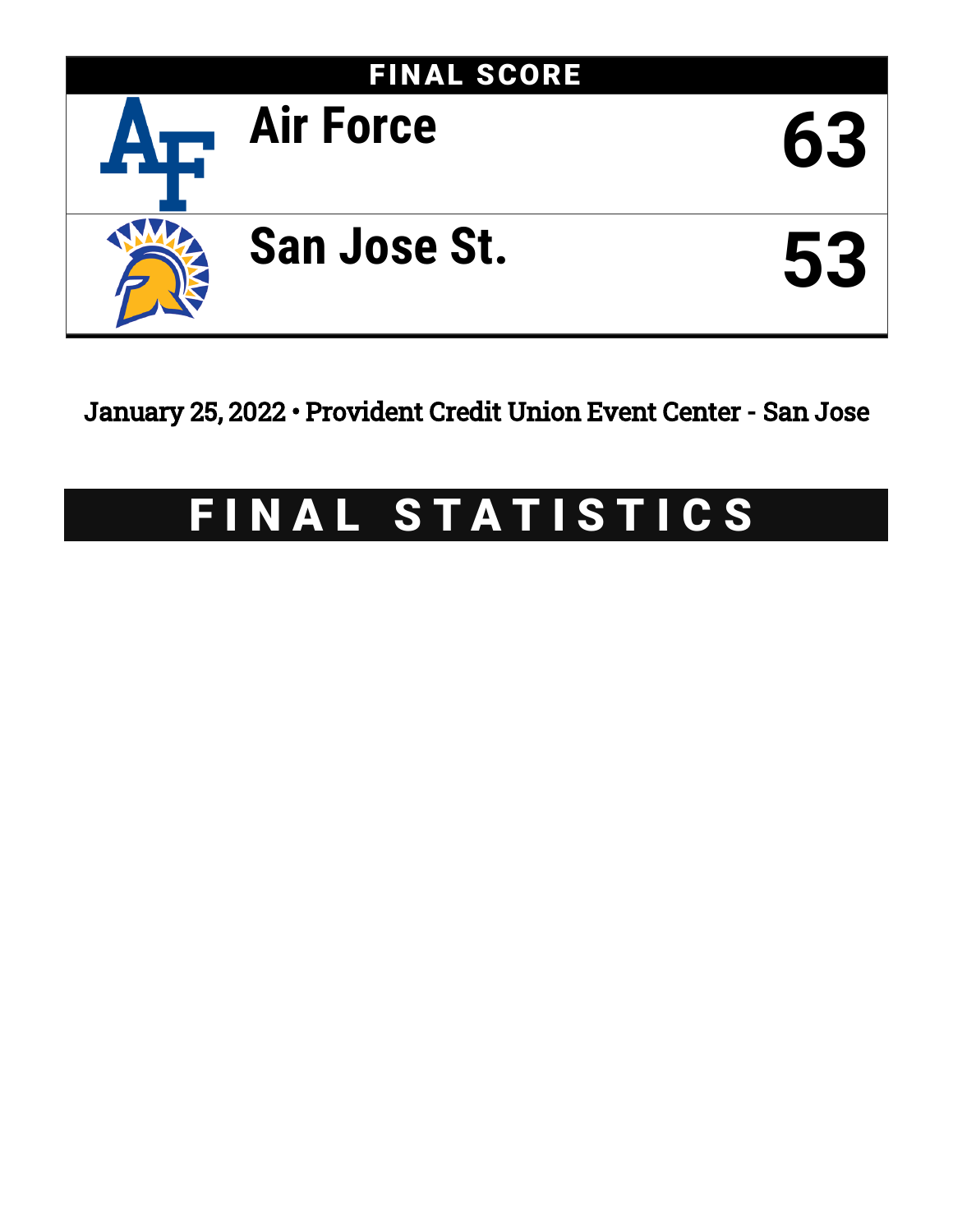### **Official Box Score Air Force vs San Jose St. Game Totals -- Final Statistics January 25, 2022 at Provident Credit Union Event Center - San Jose**



## **Air Force 63**

| No. | Plaver                | S  | <b>Pts</b> | FG.      | 3FG       | FТ       | OR | DR | TR             | РF             | A        | TO      | <b>B</b> lk  | Stl          | Min   | $+/-$             |
|-----|-----------------------|----|------------|----------|-----------|----------|----|----|----------------|----------------|----------|---------|--------------|--------------|-------|-------------------|
| 00  | OCTAVE, JOSEPH        | G  | 11         | 4-8      | $1 - 1$   | $2 - 2$  | 2  | 3  | 5              |                | 0        | 0       | 0            | 0            | 18    | $12 \overline{ }$ |
| 03  | HEIDBREDER, JAKE      | G  | 8          | $2 - 8$  | $2 - 8$   | $2 - 3$  | 4  | 4  | 8              | $\overline{2}$ | 5        |         | $\mathbf{0}$ | $\mathbf{0}$ | 34    | $\overline{7}$    |
| 05  | TAYLOR, ETHAN         | G  | 8          | $2 - 4$  | $1 - 2$   | 3-4      |    | 6  | 7              | 3              | 2        | 3       |              |              | 33    | 15                |
| 10  | WALKER, AJ            | G  | 12         | $4 - 11$ | $3-6$     | $1 - 2$  | 0  | 2  | 2              | 2              | 1        | 0       | $\mathbf{0}$ | 1            | 33    | 6                 |
| 35  | MOERMAN, LUCAS        | F. | 3          | $1 - 3$  | $0 - 0$   | $1-2$    |    | 3  | 4              | 2              | $\Omega$ | 2       | 6            | 1            | 24    | 7                 |
| 04  | <b>MURPHY, CARTER</b> | G  | 10         | $4-6$    | $2 - 3$   | $0 - 0$  | 0  | 1  |                | 3              | $\Omega$ | 0       | $\Omega$     | 1            | 14    | $\overline{4}$    |
| 22  | <b>JACKSON, NIKC</b>  | F  | 2          | $1 - 3$  | $0 - 0$   | $0 - 0$  |    |    | $\overline{2}$ | 2              |          |         |              |              | 16    | 3                 |
| 24  | MILLS, JEFFREY        | G  | 0          | $0 - 1$  | $0 - 1$   | $0 - 0$  | 0  | 0  | 0              | 1.             | 0        | 0       | $\Omega$     | $\Omega$     | 4     | $-5$              |
| 30  | VANDER ZWAAG, CAMDEN  | G  | 9          | $3-9$    | $3 - 7$   | $0 - 0$  |    |    | 2              | 0              | 0        | 3       | $\Omega$     | 1            | 23    | 1                 |
|     | <b>TEAM</b>           |    |            |          |           |          |    | 2  | 6              | 0              |          | 2       |              |              |       |                   |
|     | <b>TOTALS</b>         |    |            | 63 21-53 | $12 - 28$ | $9 - 13$ | 14 | 23 | 37             | 16             | 9        | $12 \,$ | 8            |              | 6 200 |                   |

| Game                                | $21 - 53$ | 39.6% | $12 - 28$ | 42.9% | $9 - 13$ | 69.2% |
|-------------------------------------|-----------|-------|-----------|-------|----------|-------|
| 2nd Half                            | $11 - 24$ | 46%   | 7-12      | 58%   | $3-5$    | 60%   |
| 1st Half                            | $10 - 29$ | 34%   | $5 - 16$  | 31%   | 6-8      | 75%   |
| <b>Shooting By Period</b><br>Period | FG        | FG%   | 3FG       | 3FG%  | FT       | FT%   |

*Deadball Rebounds:* 1,0 *Last FG:* 2nd-00:07 *Biggest Run:* 6-0 *Largest lead:* By 11 at 2nd-08:17 *Technical Fouls:* None.

# **San Jose St. 53**

| No. | Player                | S  | <b>Pts</b>    | FG       | 3FG      | FT        | OR            | DR | TR             | РF       | A        | TO | <b>BIK</b> | Stl          | Min | $+/-$        |
|-----|-----------------------|----|---------------|----------|----------|-----------|---------------|----|----------------|----------|----------|----|------------|--------------|-----|--------------|
| 10  | MOORE, OMARI          | G  | 20            | $7 - 17$ | 1-4      | $5 - 7$   | 4             | 4  | 8              |          | 4        | 3  | 0          |              | 40  | $-10$        |
| 13  | CARDENAS, ALVARO      | G  | 8             | $3 - 10$ | $0 - 1$  | $2 - 2$   | 0             | 2  | $\overline{2}$ | 5        | 3        |    | 0          | 2            | 33  | -9           |
| 15  | ANDERSON, TREY        | F  | 0             | $0 - 2$  | $0 - 0$  | $0 - 0$   | 1             | 4  | 5              | 3        |          |    | 0          | 0            | 22  | $-15$        |
| 31  | <b>GORENER, TIBET</b> | F. | 3             | $1 - 3$  | $1 - 2$  | $0 - 0$   | 0             |    |                | 3        | 0        | 0  | 0          | 0            | 16  | -5           |
| 44  | SMITH, TREY           | G  | 3             | 1-6      | 1-4      | $0 - 0$   |               | 0  |                |          | 0        | 0  | 0          | 0            | 40  | $-10$        |
| 00  | AMEY, JR., MYRON      | G  | $\mathcal{P}$ | $1 - 3$  | $0 - 1$  | $0 - 0$   | 2             |    | 3              | 0        | 0        | 3  | $\Omega$   | $\mathbf{0}$ | 13  | $\mathbf{0}$ |
| 01  | SIMMONS, CALEB        | G  | 4             | $1 - 1$  | $0 - 0$  | $2 - 2$   | 0             | 0  | 0              | 2        | 0        |    |            | 0            | 8   | $-2$         |
| 02  | ROBINSON, SHON        | F. | 7             | $3 - 5$  | $0 - 1$  | $1 - 1$   | $\mathcal{P}$ | 8  | 10             | 1        | 0        |    | 5          | $\Omega$     | 22  | 2            |
| 42  | O'GARRO, JOSH         | G  | 6             | $3-5$    | $0 - 1$  | $0 - 0$   | 0             | 0  | $\Omega$       | 0        | $\Omega$ |    | $\Omega$   |              | 7   | -1           |
|     | <b>TEAM</b>           |    |               |          |          |           | 0             | 1  |                | $\Omega$ |          | 0  |            |              |     |              |
|     | <b>TOTALS</b>         |    | 53            | 20-52    | $3 - 14$ | $10 - 12$ | 10            | 21 | 31             | 16       | 8        | 11 | 6          | 4            | 200 |              |

| Game                                | 20-52    | 38.5% | $3 - 14$ | 21.4% | $10 - 12$ | 83.3%   |
|-------------------------------------|----------|-------|----------|-------|-----------|---------|
| 2nd Half                            | 11-36    | 31%   | 1-11     | 09%   | $2-2$     | $100\%$ |
| 1st Half                            | $9 - 16$ | 56%   | $2 - 3$  | 67%   | 8-10      | 80%     |
| <b>Shooting By Period</b><br>Period | FG       | FG%   | 3FG      | 3FG%  | FT        | FT%     |

*Deadball Rebounds:* 1,0 *Last FG:* 2nd-01:55 *Biggest Run:* 8-0 *Largest lead:* By 4 at 1st-10:57 *Technical Fouls:* None.

| Game Notes:                                                           | <b>Score</b>                             | 1st | 2nd             | тот               | <b>Points</b> | <b>AFA</b>     | <b>SJS</b>     |
|-----------------------------------------------------------------------|------------------------------------------|-----|-----------------|-------------------|---------------|----------------|----------------|
| Officials: Mike Reed, Frank Harvey, Kelly Pfeifer<br>Attendance: 1743 | AFA                                      | 31  | 32              | 63                | In the Paint  | 16             | 34             |
|                                                                       | SJS                                      | 28  | 25              | 53                | Off Turns     |                | 13             |
| Start Time: 10:05 PM ET                                               |                                          |     |                 |                   | 2nd Chance    |                |                |
| End Time: 12:01 AM ET<br>Game Duration: 1:56                          | AFA led for 30:22, SJS led for 7:16.     |     |                 | <b>Fast Break</b> |               |                |                |
| Conference Game:                                                      | Game was tied for 2:22.<br>Times tied: 4 |     | Lead Changes: 4 |                   | Bench         | 21             | 19             |
|                                                                       |                                          |     |                 |                   | Per Poss      | 1.086<br>26/58 | 0.946<br>25/56 |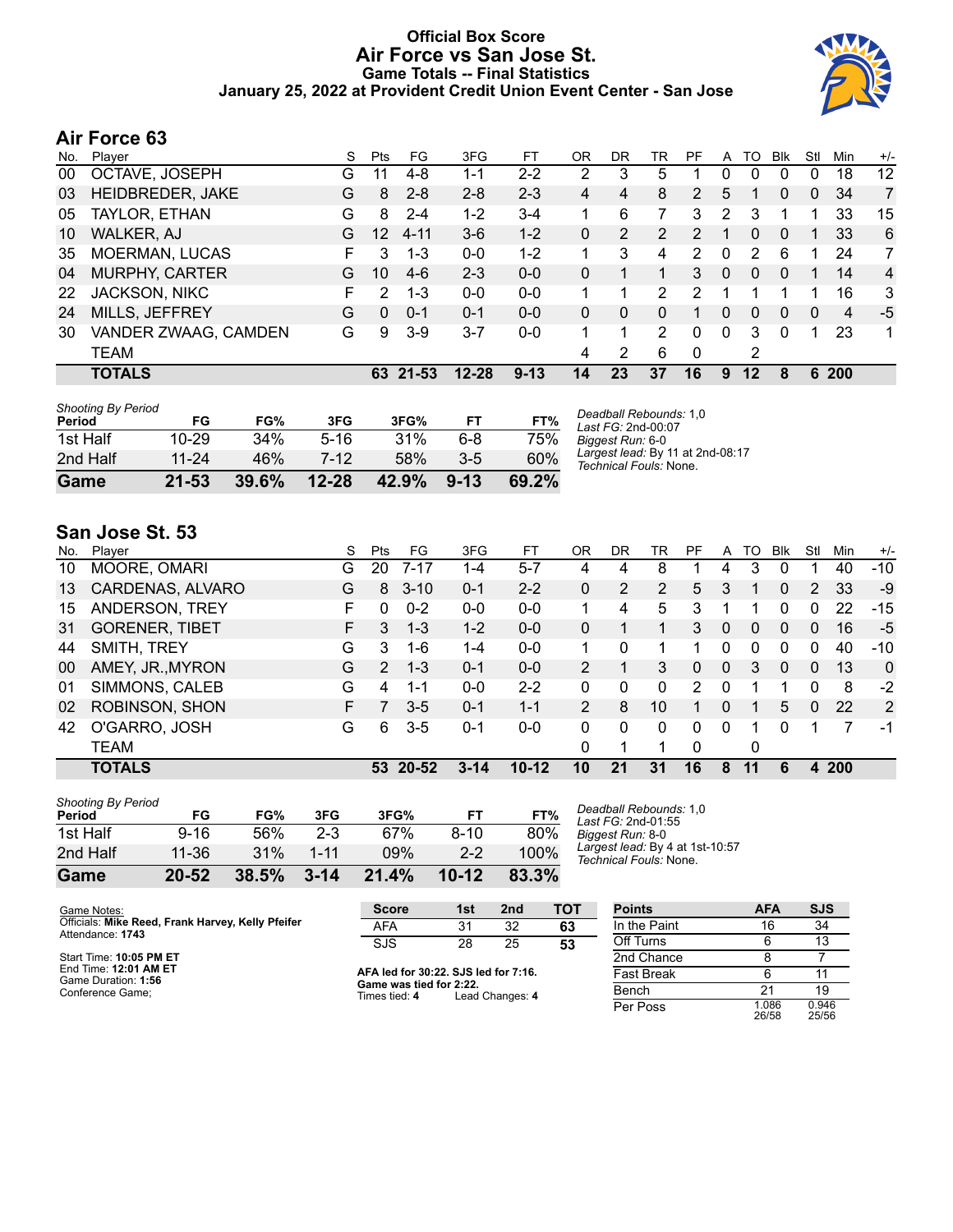### **Official Box Score Air Force vs San Jose St. First Half Statistics Only January 25, 2022 at Provident Credit Union Event Center - San Jose**



# **Air Force 31**

| No. | Plaver                | S  | <b>Pts</b> | <b>FG</b> | 3FG      | <b>FT</b> | <b>OR</b> | DR | TR             | PF             | A        | TO | <b>B</b> lk  | Stl      | Min | $+/-$          |
|-----|-----------------------|----|------------|-----------|----------|-----------|-----------|----|----------------|----------------|----------|----|--------------|----------|-----|----------------|
| 00  | OCTAVE, JOSEPH        | G  | 6          | $2 - 2$   | $0 - 0$  | $2 - 2$   |           | 0  |                |                | 0        | 0  | 0            | 0        | 8   | 5              |
| 03  | HEIDBREDER, JAKE      | G  | 3          | $1 - 5$   | $1 - 5$  | $0 - 0$   | 3         |    | 4              | $\overline{2}$ | 3        | 0  | $\mathbf{0}$ | $\Omega$ | 14  | $\mathbf{0}$   |
| 05  | TAYLOR, ETHAN         | G  | 3          | $0 - 2$   | $0 - 1$  | $3 - 4$   | 1.        | 4  | 5              |                | 0        | 1  | 0            | 0        | 16  | 8              |
| 10  | <b>WALKER, AJ</b>     | G  | 5          | $2-6$     | $1 - 3$  | $0 - 0$   | 0         |    |                |                |          | 0  | $\Omega$     |          | 15  | $-4$           |
| 35  | <b>MOERMAN, LUCAS</b> | F. |            | $0 - 0$   | $0 - 0$  | $1 - 2$   | 0         | 0  | 0              | 1              | 0        |    | 2            | $\Omega$ | 8   | $-1$           |
| 04  | <b>MURPHY, CARTER</b> | G  | 4          | $2 - 4$   | $0 - 1$  | $0 - 0$   | 0         | 0  | 0              | $\overline{2}$ | $\Omega$ | 0  | $\Omega$     |          | 8   | $\overline{7}$ |
| 22  | JACKSON, NIKC         | F  | 0          | $0 - 2$   | $0 - 0$  | $0-0$     | 0         |    |                |                |          | n  |              |          | 12  | 4              |
| 24  | MILLS, JEFFREY        | G  | 0          | $0 - 1$   | $0 - 1$  | $0 - 0$   | 0         | 0  | 0              |                | 0        | 0  | 0            | 0        | 4   | $-5$           |
| 30  | VANDER ZWAAG, CAMDEN  | G  | 9          | $3 - 7$   | 3-5      | $0 - 0$   |           | 0  |                | 0              | $\Omega$ |    | 0            |          | 14  | 1.             |
|     | <b>TEAM</b>           |    |            |           |          |           | 2         | 0  | $\overline{2}$ | $\mathbf 0$    |          |    |              |          |     |                |
|     | <b>TOTALS</b>         |    | 31         | $10 - 29$ | $5 - 16$ | $6 - 8$   | 8         |    | 15             | 10             | 5.       | 4  | 3            | 4        | 100 |                |

| <b>Shooting By Period</b><br>Period | FG        | FG%   | 3FG       | 3FG%  | FT.      | FT%   | Deadball Rebounds: 1,0<br>Last FG Half: AFA 2nd-00:07 |
|-------------------------------------|-----------|-------|-----------|-------|----------|-------|-------------------------------------------------------|
| 1st Half                            | $10 - 29$ | 34%   | $5-16$    | 31%   | հ-8      | 75%   |                                                       |
| Game                                | 21-53     | 39.6% | $12 - 28$ | 42.9% | $9 - 13$ | 69.2% |                                                       |

# **San Jose St. 28**

| No. | Plaver                | S  | <b>Pts</b>    | FG       | 3FG     | <b>FT</b> | <b>OR</b> | <b>DR</b> | TR | PF | A | TO | <b>Blk</b>     | Stl | Min | $+/-$          |
|-----|-----------------------|----|---------------|----------|---------|-----------|-----------|-----------|----|----|---|----|----------------|-----|-----|----------------|
| 10  | MOORE, OMARI          | G  | 10            | 3-6      | $0 - 0$ | $4-6$     |           | 3         | 4  |    | 3 | 3  | 0              | 0   | 20  | -3             |
| 13  | CARDENAS, ALVARO      | G  | 6             | $2 - 3$  | $0 - 0$ | $2 - 2$   | $\Omega$  |           |    | 0  | 2 | 0  | $\Omega$       | 0   | 17  | -6             |
| 15  | ANDERSON, TREY        | F  | 0             | $0 - 0$  | $0 - 0$ | $0-0$     | 0         | 2         | 2  | 2  | 0 |    | 0              | 0   | 9   | -9             |
| 31  | <b>GORENER, TIBET</b> | F. | 3             | $1 - 3$  | $1 - 2$ | $0 - 0$   | 0         |           |    | 2  | 0 | 0  | $\overline{0}$ | 0   | 14  | $-3$           |
| 44  | SMITH, TREY           | G  | 3             | $1 - 2$  | 1-1     | $0-0$     | 0         | 0         | 0  |    | 0 | 0  | 0              | 0   | 20  | -3             |
| 00  | AMEY, JR., MYRON      | G  | $\Omega$      | $0 - 0$  | $0 - 0$ | $0 - 0$   | 0         |           |    | 0  | 0 | 2  | 0              | 0   | 6   | $\overline{7}$ |
| 01  | SIMMONS, CALEB        | G  | 4             | $1 - 1$  | $0 - 0$ | $2 - 2$   | $\Omega$  | 0         | 0  | 2  | 0 |    |                | 0   | 8   | -2             |
| 02  | ROBINSON, SHON        | F. | $\mathcal{P}$ | $1 - 1$  | $0 - 0$ | $0 - 0$   | $\Omega$  | 3         | 3  | 0  | 0 | 1  | 2              | 0   | 7   | $\overline{4}$ |
| 42  | O'GARRO, JOSH         | G  | 0             | $0-0$    | $0 - 0$ | $0 - 0$   | 0         | 0         | 0  | 0  | 0 | 0  | 0              | 0   | 0   | $\mathbf 0$    |
|     | TEAM                  |    |               |          |         |           | 0         |           |    | 0  |   | 0  |                |     |     |                |
|     | <b>TOTALS</b>         |    | 28            | $9 - 16$ | $2 - 3$ | $8 - 10$  |           | 12        | 13 | 8  | 5 | 8  | 3              | 0   | 100 |                |

| <b>Shooting By Period</b><br>Period | FG        | FG%   | 3FG      | 3FG%  |           | FT%   |
|-------------------------------------|-----------|-------|----------|-------|-----------|-------|
| 1st Half                            | 9-16      | 56%   | $2-3$    | 67%   | $8-10$    | 80%   |
| Game                                | $20 - 52$ | 38.5% | $3 - 14$ | 21.4% | $10 - 12$ | 83.3% |

*Deadball Rebounds:* 1,0 *Last FG Half:* SJS 2nd-01:55

| Game Notes:                                                           | <b>Score</b> | 1st | 2 <sub>nd</sub> | <b>TOT</b> | <b>Points (This Period)</b> | AFA SJS        |                |
|-----------------------------------------------------------------------|--------------|-----|-----------------|------------|-----------------------------|----------------|----------------|
| Officials: Mike Reed, Frank Harvey, Kelly Pfeifer<br>Attendance: 1743 | <b>AFA</b>   | 31  | 32              | 63         | In the Paint                |                | 14             |
|                                                                       | <b>SJS</b>   | 28  | 25              | 53         | Off Turns                   |                |                |
| Start Time: 10:05 PM ET                                               |              |     |                 |            | 2nd Chance                  |                |                |
| End Time: 12:01 AM ET<br>Game Duration: 1:56                          |              |     |                 |            | <b>Fast Break</b>           |                |                |
| Conference Game:                                                      |              |     |                 |            | Bench                       | 13             |                |
|                                                                       |              |     |                 |            | Per Poss                    | 1.107<br>13/28 | 0.037<br>13/27 |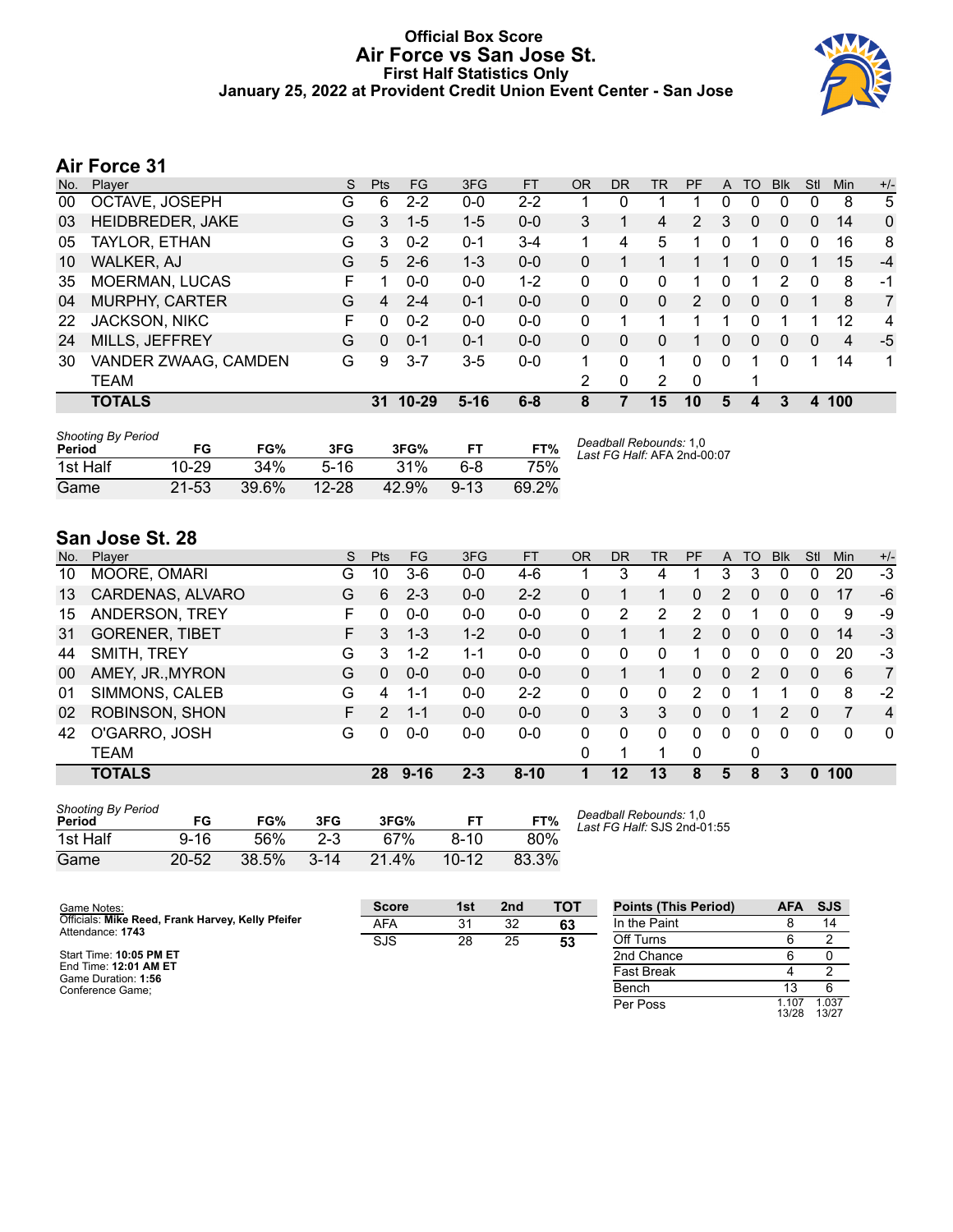#### **Official Play-By-Play Air Force vs San Jose St. First Half January 25, 2022 at Provident Credit Union Event Center - San Jose**



### **Period 1**

<mark>Starters:</mark><br>Air Force: 0 OCTAVE,JOSEPH (G); 3 HEIDBREDER,JAKE (G); 5 TAYLOR,ETHAN (G); 10 WALKER,AJ (G); 35 MOERMAN,LUCAS (F);<br>San Jose St.: 10 MOORE,OMARI (G); 13 CARDENAS,ALVARO (G); 15 ANDERSON,TREY (F); 31 GORENER,TIBE

| Time           | <b>VISITORS: Air Force</b>                             | <b>Score</b> | <b>Margin</b>  | HOME: San Jose St.                     |
|----------------|--------------------------------------------------------|--------------|----------------|----------------------------------------|
| 19:34          | GOOD! 3PTR by WALKER, AJ                               | $0 - 3$      | $V_3$          |                                        |
| 19:16          |                                                        | $2 - 3$      | V <sub>1</sub> | GOOD! LAYUP by MOORE, OMARI            |
| 19:03          | GOOD! LAYUP by OCTAVE, JOSEPH [PNT]                    | $2 - 5$      | $V_3$          |                                        |
| 19:03          | ASSIST by HEIDBREDER, JAKE                             |              |                |                                        |
| 18:41          |                                                        | $5-5$        | T              | GOOD! 3PTR by SMITH, TREY              |
| 18:41          |                                                        |              |                | ASSIST by MOORE, OMARI                 |
| 18:21          | FOUL (OFF) by MOERMAN, LUCAS                           |              |                |                                        |
| 18:21          | TURNOVER (OFFENSIVE) by MOERMAN, LUCAS                 |              |                |                                        |
| 18:09          |                                                        | $7 - 5$      | H <sub>2</sub> | GOOD! LAYUP by CARDENAS, ALVARO        |
| 18:09          |                                                        |              |                | ASSIST by MOORE, OMARI                 |
| 17:48          | MISSED 3PTR by HEIDBREDER, JAKE                        |              |                |                                        |
| 17:48          | REBOUND (OFF) by OCTAVE, JOSEPH                        |              |                |                                        |
| 17:35          |                                                        |              |                | FOUL (PERSONAL) by ANDERSON, TREY      |
| 17:23          |                                                        |              |                | FOUL (PERSONAL) by GORENER, TIBET      |
| 17:23          | GOOD! FT by TAYLOR, ETHAN                              | $7-6$        | H <sub>1</sub> |                                        |
| 17:23          | MISSED FT by TAYLOR, ETHAN                             |              |                |                                        |
| 17:21          |                                                        |              |                | REBOUND (DEF) by GORENER, TIBET        |
| 17:00          |                                                        |              |                | MISSED LAYUP by CARDENAS, ALVARO       |
| 16:58          | REBOUND (DEF) by HEIDBREDER, JAKE                      |              |                |                                        |
| 16:54          | GOOD! LAYUP by OCTAVE, JOSEPH [FB]                     | $7 - 8$      | V <sub>1</sub> |                                        |
| 16:54          | ASSIST by HEIDBREDER, JAKE                             |              |                |                                        |
| 16:30          |                                                        |              |                | TURNOVER (LOSTBALL) by ANDERSON, TREY  |
| 15:59          | TURNOVER (SHOTCLOCK) by TEAM                           |              |                |                                        |
| 15:59          |                                                        |              |                |                                        |
| 15:49          | FOUL (PERSONAL) by WALKER, AJ                          |              |                |                                        |
| 15:49          |                                                        |              |                | SUB OUT: ANDERSON, TREY                |
| 15:49          |                                                        |              |                | SUB IN: SIMMONS, CALEB                 |
| 15:49          |                                                        |              |                | FOUL (PERSONAL) by ANDERSON, TREY      |
| 15:30          |                                                        |              |                | MISSED LAYUP by MOORE, OMARI           |
| 15:30          | BLOCK by MOERMAN, LUCAS                                |              |                |                                        |
| 15:30          |                                                        |              |                | REBOUND (OFF) by MOORE, OMARI          |
| 15:28          |                                                        |              |                | MISSED JUMPER by MOORE, OMARI          |
| 15:25          | REBOUND (DEF) by TAYLOR, ETHAN                         |              |                |                                        |
| 15:22<br>15:07 | TURNOVER (BADPASS) by TAYLOR, ETHAN                    |              |                |                                        |
|                |                                                        |              |                | MISSED LAYUP by MOORE, OMARI           |
| 15:07<br>15:02 | BLOCK by MOERMAN, LUCAS<br>REBOUND (DEF) by WALKER, AJ |              |                |                                        |
| 14:51          | GOOD! 3PTR by HEIDBREDER, JAKE                         | $7 - 11$     | V <sub>4</sub> |                                        |
| 14:25          | FOUL (PERSONAL) by HEIDBREDER, JAKE                    |              |                |                                        |
| 14:25          |                                                        | $8 - 11$     | V <sub>3</sub> | GOOD! FT by CARDENAS, ALVARO           |
| 14:25          |                                                        |              |                | SUB OUT: GORENER, TIBET                |
| 14:25          |                                                        |              |                | SUB IN: AMEY, JR., MYRON               |
| 14:25          |                                                        | $9 - 11$     | V <sub>2</sub> | GOOD! FT by CARDENAS, ALVARO           |
| 13:59          | MISSED 3PTR by TAYLOR, ETHAN                           |              |                |                                        |
| 13:56          |                                                        |              |                | REBOUND (DEF) by TEAM                  |
| 13:56          | SUB OUT: OCTAVE, JOSEPH                                |              |                |                                        |
| 13:56          | SUB IN: VANDER ZWAAG, CAMDEN                           |              |                |                                        |
| 13:43          |                                                        | $11 - 11$    | T              | GOOD! DUNK by SIMMONS, CALEB           |
| 13:43          |                                                        |              |                | ASSIST by CARDENAS, ALVARO             |
| 13:19          |                                                        |              |                | FOUL (PERSONAL) by SIMMONS, CALEB      |
| 13:19          | MISSED FT by MOERMAN, LUCAS                            |              |                |                                        |
| 13:19          | REBOUND (OFF) by TEAM                                  |              |                |                                        |
| 13:19          | GOOD! FT by MOERMAN, LUCAS                             | $11 - 12$    | V <sub>1</sub> |                                        |
| 12:50          |                                                        |              |                | TURNOVER (TRAVEL) by AMEY, JR., MYRON  |
| 12:50          | SUB OUT: TAYLOR, ETHAN                                 |              |                |                                        |
| 12:50          | SUB IN: MILLS, JEFFREY                                 |              |                |                                        |
| 12:26          | MISSED JUMPER by VANDER ZWAAG, CAMDEN                  |              |                |                                        |
| 12:21          | REBOUND (OFF) by HEIDBREDER, JAKE                      |              |                |                                        |
| 12:20          | MISSED 3PTR by VANDER ZWAAG, CAMDEN                    |              |                |                                        |
| 12:14          |                                                        |              |                | REBOUND (DEF) by CARDENAS, ALVARO      |
| 11:59          |                                                        | $13 - 12$    | H 1            | GOOD! LAYUP by MOORE, OMARI            |
| 11:47          | MISSED JUMPER by WALKER, AJ                            |              |                |                                        |
| 11:44          |                                                        |              |                | REBOUND (DEF) by MOORE, OMARI          |
| 11:40          |                                                        |              |                | FOUL (OFF) by SIMMONS, CALEB           |
| 11:40          |                                                        |              |                | TURNOVER (OFFENSIVE) by SIMMONS, CALEB |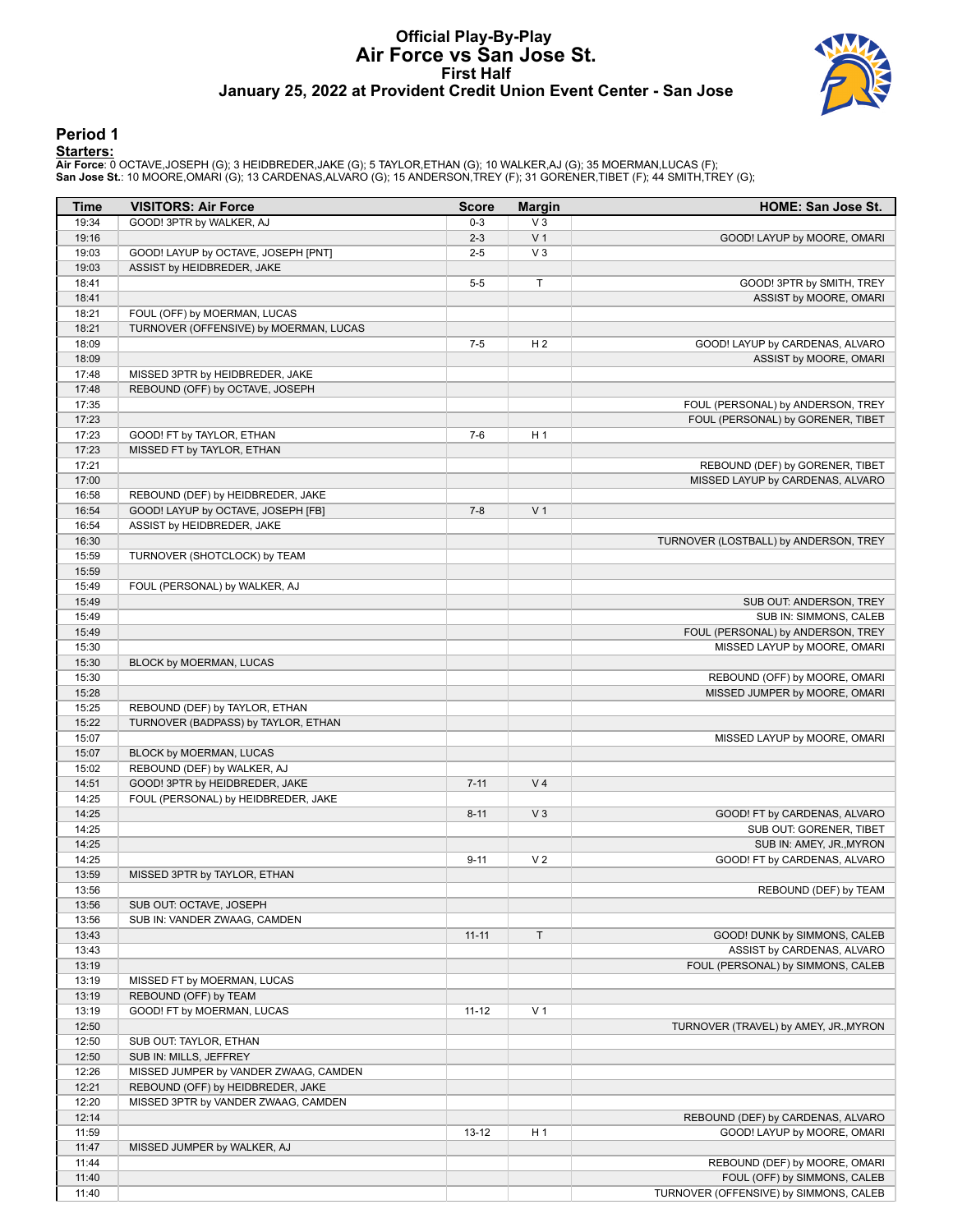| Time           | <b>VISITORS: Air Force</b>                               | <b>Score</b> | <b>Margin</b>  | <b>HOME: San Jose St.</b>                                     |
|----------------|----------------------------------------------------------|--------------|----------------|---------------------------------------------------------------|
| 11:40          |                                                          |              |                |                                                               |
| 11:40          |                                                          |              |                | SUB OUT: SIMMONS, CALEB                                       |
| 11:40<br>11:40 |                                                          |              |                | SUB OUT: CARDENAS, ALVARO<br>SUB IN: ROBINSON, SHON           |
| 11:40          |                                                          |              |                | SUB IN: GORENER, TIBET                                        |
| 11:40          | SUB OUT: MOERMAN, LUCAS                                  |              |                |                                                               |
| 11:40          | SUB IN: JACKSON, NIKC                                    |              |                |                                                               |
| 11:27          | MISSED 3PTR by HEIDBREDER, JAKE                          |              |                |                                                               |
| 11:23          |                                                          |              |                | REBOUND (DEF) by AMEY, JR., MYRON                             |
| 11:10          | FOUL (PERSONAL) by MILLS, JEFFREY                        |              |                |                                                               |
| 10:57<br>10:57 |                                                          | $16-12$      | H4             | GOOD! 3PTR by GORENER, TIBET<br>ASSIST by MOORE, OMARI        |
| 10:41          | MISSED 3PTR by HEIDBREDER, JAKE                          |              |                |                                                               |
| 10:37          |                                                          |              |                | REBOUND (DEF) by ROBINSON, SHON                               |
| 10:28          |                                                          |              |                | TURNOVER (BADPASS) by AMEY, JR., MYRON                        |
| 10:28          | STEAL by JACKSON, NIKC                                   |              |                |                                                               |
| 10:03          | MISSED 3PTR by WALKER, AJ                                |              |                |                                                               |
| 10:00          | REBOUND (OFF) by VANDER ZWAAG, CAMDEN                    |              |                |                                                               |
| 09:48          | MISSED 3PTR by VANDER ZWAAG, CAMDEN                      |              |                |                                                               |
| 09:44<br>09:18 |                                                          |              |                | REBOUND (DEF) by MOORE, OMARI<br>MISSED JUMPER by SMITH, TREY |
| 09:15          | REBOUND (DEF) by JACKSON, NIKC                           |              |                |                                                               |
| 08:54          | MISSED 3PTR by MILLS, JEFFREY                            |              |                |                                                               |
| 08:51          | REBOUND (OFF) by HEIDBREDER, JAKE                        |              |                |                                                               |
| 08:38          | MISSED JUMPER by JACKSON, NIKC                           |              |                |                                                               |
| 08:35          | REBOUND (OFF) by HEIDBREDER, JAKE                        |              |                |                                                               |
| 08:26          |                                                          |              |                | FOUL (PERSONAL) by SMITH, TREY                                |
| 08:26          |                                                          |              |                | SUB OUT: AMEY, JR., MYRON                                     |
| 08:26<br>08:26 | SUB OUT: WALKER, AJ                                      |              |                | SUB IN: CARDENAS, ALVARO                                      |
| 08:26          | SUB OUT: MILLS, JEFFREY                                  |              |                |                                                               |
| 08:26          | SUB IN: MURPHY, CARTER                                   |              |                |                                                               |
| 08:26          | SUB IN: TAYLOR, ETHAN                                    |              |                |                                                               |
| 08:04          | MISSED 3PTR by HEIDBREDER, JAKE                          |              |                |                                                               |
| 08:00          | REBOUND (OFF) by TAYLOR, ETHAN                           |              |                |                                                               |
| 07:46          | GOOD! 3PTR by VANDER ZWAAG, CAMDEN                       | $16-15$      | H <sub>1</sub> |                                                               |
| 07:46<br>07:19 | ASSIST by JACKSON, NIKC                                  | 18-15        | $H_3$          |                                                               |
| 06:54          | MISSED LAYUP by JACKSON, NIKC                            |              |                | GOOD! JUMPER by MOORE, OMARI                                  |
| 06:54          |                                                          |              |                | BLOCK by ROBINSON, SHON                                       |
| 06:49          |                                                          |              |                | REBOUND (DEF) by ROBINSON, SHON                               |
| 06:28          |                                                          |              |                | MISSED 3PTR by GORENER, TIBET                                 |
| 06:25          | REBOUND (DEF) by TAYLOR, ETHAN                           |              |                |                                                               |
| 06:17          |                                                          |              |                |                                                               |
| 06:17          |                                                          |              |                | SUB OUT: ROBINSON, SHON                                       |
| 06:17<br>05:58 | GOOD! 3PTR by VANDER ZWAAG, CAMDEN                       | $18-18$      | T              | SUB IN: ANDERSON, TREY                                        |
| 05:58          | ASSIST by HEIDBREDER, JAKE                               |              |                |                                                               |
| 05:42          | FOUL (PERSONAL) by HEIDBREDER, JAKE                      |              |                |                                                               |
| 05:42          | SUB OUT: HEIDBREDER, JAKE                                |              |                |                                                               |
| 05:42          | SUB IN: OCTAVE, JOSEPH                                   |              |                |                                                               |
| 05:41          | FOUL (PERSONAL) by MURPHY, CARTER                        |              |                |                                                               |
| 05:33          |                                                          |              |                | MISSED LAYUP by GORENER, TIBET                                |
| 05:33<br>05:26 | BLOCK by JACKSON, NIKC<br>REBOUND (DEF) by TAYLOR, ETHAN |              |                |                                                               |
| 05:16          |                                                          |              |                | FOUL (PERSONAL) by GORENER, TIBET                             |
| 05:16          | GOOD! FT by OCTAVE, JOSEPH                               | 18-19        | V <sub>1</sub> |                                                               |
| 05:16          |                                                          |              |                | SUB OUT: GORENER, TIBET                                       |
| 05:16          |                                                          |              |                | SUB IN: SIMMONS, CALEB                                        |
| 05:16          | GOOD! FT by OCTAVE, JOSEPH                               | 18-20        | V <sub>2</sub> |                                                               |
| 05:02          | FOUL (PERSONAL) by OCTAVE, JOSEPH                        |              |                |                                                               |
| 05:02          |                                                          | 19-20        | V <sub>1</sub> | GOOD! FT by SIMMONS, CALEB                                    |
| 05:02<br>04:44 |                                                          | $20 - 20$    | T.             | GOOD! FT by SIMMONS, CALEB<br>FOUL (PERSONAL) by MOORE, OMARI |
| 04:44          | GOOD! FT by TAYLOR, ETHAN                                | $20 - 21$    | V <sub>1</sub> |                                                               |
| 04:44          | GOOD! FT by TAYLOR, ETHAN                                | 20-22        | V <sub>2</sub> |                                                               |
| 04:32          |                                                          |              |                | TURNOVER (LOSTBALL) by MOORE, OMARI                           |
| 04:32          | STEAL by MURPHY, CARTER                                  |              |                |                                                               |
| 04:28          | GOOD! LAYUP by MURPHY, CARTER [FB]                       | $20 - 24$    | V <sub>4</sub> |                                                               |
| 04:27          |                                                          |              |                | TIMEOUT 30SEC                                                 |
| 04:27          |                                                          |              |                |                                                               |
| 04:13          | FOUL (PERSONAL) by TAYLOR, ETHAN                         |              |                |                                                               |
| 04:13<br>04:13 |                                                          |              |                | MISSED FT by MOORE, OMARI<br>REBOUND (OFF) by TEAM            |
| 04:13          |                                                          | $21 - 24$    | $V_3$          | GOOD! FT by MOORE, OMARI                                      |
| 03:52          | MISSED LAYUP by TAYLOR, ETHAN                            |              |                |                                                               |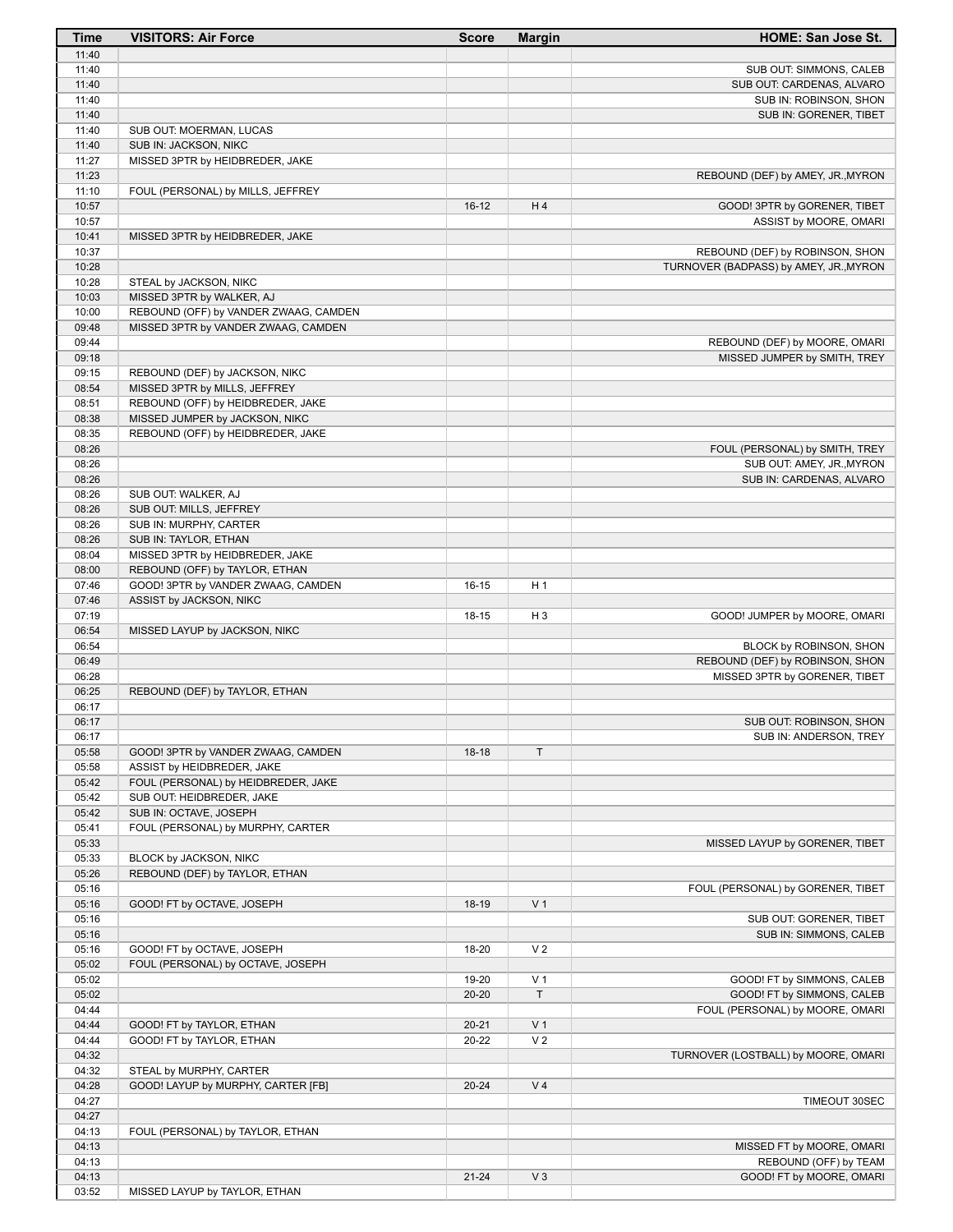| <b>Time</b> | <b>VISITORS: Air Force</b>                     | <b>Score</b> | <b>Margin</b>  | HOME: San Jose St.                   |
|-------------|------------------------------------------------|--------------|----------------|--------------------------------------|
| 03:52       |                                                |              |                | BLOCK by SIMMONS, CALEB              |
| 03:52       | REBOUND (OFF) by TEAM                          |              |                |                                      |
| 03:52       | SUB OUT: OCTAVE, JOSEPH                        |              |                |                                      |
| 03:52       | SUB IN: WALKER, AJ                             |              |                |                                      |
| 03:41       | MISSED 3PTR by MURPHY, CARTER                  |              |                |                                      |
| 03:37       |                                                |              |                | REBOUND (DEF) by ANDERSON, TREY      |
| 03:21       |                                                | $23 - 24$    | V <sub>1</sub> | GOOD! LAYUP by CARDENAS, ALVARO      |
| 03:07       | GOOD! 3PTR by VANDER ZWAAG, CAMDEN             | 23-27        | V <sub>4</sub> |                                      |
| 03:07       | ASSIST by WALKER, AJ                           |              |                |                                      |
| 02:50       |                                                |              |                | TURNOVER (TRAVEL) by MOORE, OMARI    |
| 02:36       | GOOD! LAYUP by WALKER, AJ                      | 23-29        | $V_6$          |                                      |
| 02:08       |                                                |              |                | TURNOVER (BADPASS) by MOORE, OMARI   |
| 02:08       | STEAL by VANDER ZWAAG, CAMDEN                  |              |                |                                      |
| 02:03       | MISSED LAYUP by VANDER ZWAAG, CAMDEN           |              |                |                                      |
| 01:59       |                                                |              |                | REBOUND (DEF) by ANDERSON, TREY      |
| 01:53       | FOUL (PERSONAL) by MURPHY, CARTER              |              |                |                                      |
| 01:53       |                                                | 24-29        | V <sub>5</sub> | GOOD! FT by MOORE, OMARI             |
| 01:53       |                                                |              |                | SUB OUT: SIMMONS, CALEB              |
| 01:53       |                                                |              |                | SUB OUT: ANDERSON, TREY              |
| 01:53       |                                                |              |                | SUB IN: ROBINSON, SHON               |
| 01:53       |                                                |              |                | SUB IN: GORENER, TIBET               |
| 01:53       |                                                |              |                | MISSED FT by MOORE, OMARI            |
| 01:52       | REBOUND (DEF) by TAYLOR, ETHAN                 |              |                |                                      |
| 01:40       | TURNOVER (OUTOFBOUNDS) by VANDER ZWAAG, CAMDEN |              |                |                                      |
| 01:16       |                                                |              |                | TURNOVER (BADPASS) by ROBINSON, SHON |
| 01:16       | STEAL by WALKER, AJ                            |              |                |                                      |
| 01:13       | MISSED LAYUP by WALKER, AJ                     |              |                |                                      |
| 01:13       |                                                |              |                | BLOCK by ROBINSON, SHON              |
| 01:11       | REBOUND (OFF) by TEAM                          |              |                |                                      |
| 00:57       | GOOD! JUMPER by MURPHY, CARTER                 | 24-31        | V <sub>7</sub> |                                      |
| 00:42       |                                                | $26-31$      | V <sub>5</sub> | GOOD! DUNK by ROBINSON, SHON         |
| 00:42       |                                                |              |                | ASSIST by CARDENAS, ALVARO           |
| 00:16       | MISSED JUMPER by MURPHY, CARTER                |              |                |                                      |
| 00:16       |                                                |              |                | REBOUND (DEF) by MOORE, OMARI        |
| 00:16       | FOUL (PERSONAL) by JACKSON, NIKC               |              |                |                                      |
| 00:16       |                                                | 27-31        | V <sub>4</sub> | GOOD! FT by MOORE, OMARI [FB]        |
| 00:16       |                                                | 28-31        | V <sub>3</sub> | GOOD! FT by MOORE, OMARI [FB]        |
| 00:01       | MISSED 3PTR by WALKER, AJ                      |              |                |                                      |
| 00:00       |                                                |              |                | REBOUND (DEF) by ROBINSON, SHON      |

# **Air Force 31, San Jose St. 28**

| <b>Points (This Period)</b> | <b>AFA</b>     | <b>SJS</b>     |
|-----------------------------|----------------|----------------|
| In the Paint                |                | 14             |
| Off Turns                   | 6              |                |
| 2nd Chance                  | 6              |                |
| <b>Fast Break</b>           |                |                |
| Bench                       | 1.3            |                |
| Per Poss                    | 1.107<br>13/28 | 1.037<br>13/27 |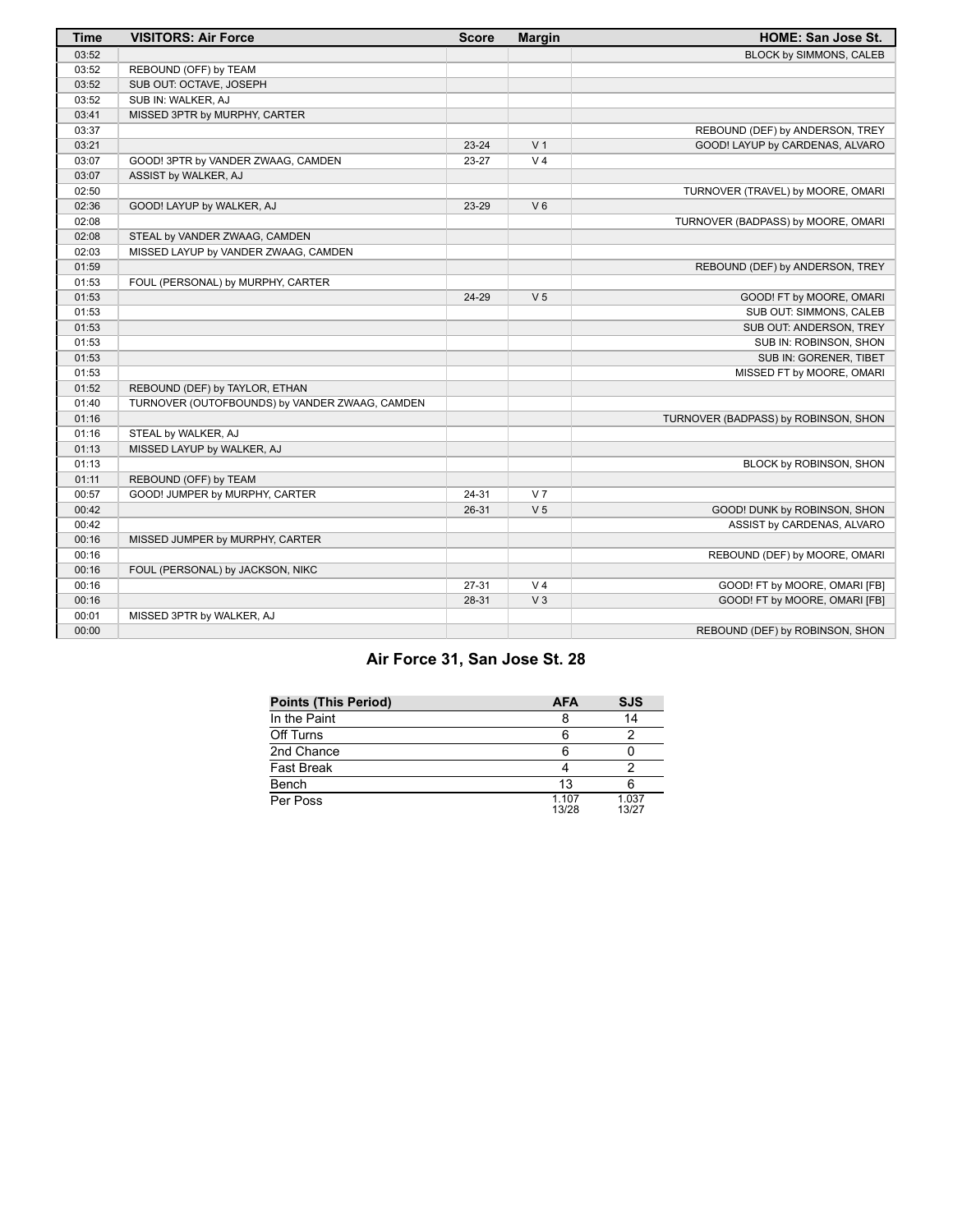### **Official Box Score Air Force vs San Jose St. Second Half Statistics Only January 25, 2022 at Provident Credit Union Event Center - San Jose**



# **Air Force 32**

| No. | Player                | S | <b>Pts</b> | FG       | 3FG     | <b>FT</b> | <b>OR</b> | <b>DR</b> | TR             | PF             | A        | TO | <b>Blk</b>   | Stl            | Min      | $+/-$          |
|-----|-----------------------|---|------------|----------|---------|-----------|-----------|-----------|----------------|----------------|----------|----|--------------|----------------|----------|----------------|
| 00  | OCTAVE, JOSEPH        | G | 5          | $2-6$    | $1 - 1$ | $0 - 0$   |           | 3         | 4              | 0              | 0        | 0  | 0            | 0              | 10       | $\overline{7}$ |
| 03  | HEIDBREDER, JAKE      | G | 5          | $1 - 3$  | $1 - 3$ | $2 - 3$   | 1.        | 3         | 4              | $\mathbf{0}$   | 2        |    | 0            | 0              | 20       | $\overline{7}$ |
| 05  | TAYLOR, ETHAN         | G | 5          | $2 - 2$  | $1 - 1$ | $0 - 0$   | 0         | 2         | $\overline{2}$ | $\overline{2}$ | 2        | 2  |              |                | 18       | $\overline{7}$ |
| 10  | <b>WALKER, AJ</b>     | G | 7          | $2 - 5$  | $2 - 3$ | $1 - 2$   | 0         |           |                |                | 0        | 0  | $\Omega$     | 0              | 18       | 10             |
| 35  | <b>MOERMAN, LUCAS</b> | F | 2          | 1-3      | $0 - 0$ | $0-0$     | 1.        | 3         | 4              |                | 0        | 1  | 4            |                | 15       | 8              |
| 04  | <b>MURPHY, CARTER</b> | G | 6          | $2 - 2$  | $2 - 2$ | $0 - 0$   | 0         |           |                |                | 0        | 0  | $\mathbf{0}$ | $\Omega$       | 5        | -3             |
| 22  | <b>JACKSON, NIKC</b>  | F | 2          | $1 - 1$  | $0 - 0$ | $0 - 0$   | 1.        | 0         |                |                | 0        | 1  | 0            | $\Omega$       | 5        | -1             |
| 24  | MILLS, JEFFREY        | G | $\Omega$   | $0 - 0$  | $0 - 0$ | $0 - 0$   | 0         | 0         | $\Omega$       | 0              | $\Omega$ | 0  | $\Omega$     | 0              | $\Omega$ | $\mathbf{0}$   |
| 30  | VANDER ZWAAG, CAMDEN  | G | 0          | $0 - 2$  | $0 - 2$ | $0 - 0$   | $\Omega$  | 1         | 1              | $\Omega$       | 0        | 2  | 0            | $\Omega$       | 9        | $\mathbf{0}$   |
|     | TEAM                  |   |            |          |         |           | 2         | 2         | 4              | 0              |          |    |              |                |          |                |
|     | <b>TOTALS</b>         |   |            | 32 11-24 | $7-12$  | $3 - 5$   | 6         | 16        | 22             | 6              | 4        | 8  | 5            | $\overline{2}$ | 100      |                |
|     |                       |   |            |          |         |           |           |           |                |                |          |    |              |                |          |                |

| <b>Shooting By Period</b><br>Period | FG        | FG%   | 3FG       | 3FG%  |          | FT%   | Deadball Rebounds: 1,0<br>Last FG Half: AFA - |
|-------------------------------------|-----------|-------|-----------|-------|----------|-------|-----------------------------------------------|
| 2nd Half                            | 11-24     | 46%   | 7-12      | .58%  | $3 - 5$  | 60%   |                                               |
| Game                                | $21 - 53$ | 39.6% | $12 - 28$ | 42.9% | $9 - 13$ | 69.2% |                                               |

# **San Jose St. 25**

| No. | Player                | S  | <b>Pts</b>    | <b>FG</b> | 3FG      | <b>FT</b> | <b>OR</b>      | <b>DR</b> | <b>TR</b>      | PF | A        | TO | <b>Blk</b>   | Stl      | Min         | $+/-$        |
|-----|-----------------------|----|---------------|-----------|----------|-----------|----------------|-----------|----------------|----|----------|----|--------------|----------|-------------|--------------|
| 10  | MOORE, OMARI          | G  | 10            | 4-11      | 1-4      | $1 - 1$   | 3              |           | 4              |    |          | 0  | 0            |          | 20          | $-7$         |
| 13  | CARDENAS, ALVARO      | G  | $\mathcal{P}$ | $1 - 7$   | 0-1      | $0 - 0$   | 0              |           |                | 5  |          |    | 0            | 2        | 17          | $-3$         |
| 15  | ANDERSON, TREY        | F  | 0             | $0 - 2$   | $0 - 0$  | $0 - 0$   | 1.             | 2         | 3              |    | 1        | 0  | 0            | 0        | 13          | -6           |
| 31  | <b>GORENER, TIBET</b> | F. | 0             | $0 - 0$   | $0 - 0$  | $0 - 0$   | 0              | 0         | 0              | 1  | 0        | 0  | $\mathbf{0}$ | 0        | 2           | $-2$         |
| 44  | SMITH, TREY           | G  | 0             | $0 - 4$   | $0 - 3$  | $0 - 0$   | 1.             | 0         |                | 0  | 0        | 0  | 0            | 0        | 20          | $-7$         |
| 00  | AMEY, JR., MYRON      | G  | $\mathcal{P}$ | $1 - 3$   | $0 - 1$  | $0 - 0$   | $\overline{2}$ | 0         | $\overline{2}$ | 0  | 0        |    | 0            | $\Omega$ | 7           | $-7$         |
| 01  | SIMMONS, CALEB        | G  | $\Omega$      | $0 - 0$   | $0 - 0$  | $0-0$     | 0              | 0         | 0              | 0  | 0        | 0  | 0            | 0        | $\mathbf 0$ | $\mathbf{0}$ |
| 02  | ROBINSON, SHON        | F. | 5             | $2 - 4$   | $0 - 1$  | $1 - 1$   | 2              | 5         |                |    | $\Omega$ | 0  | 3            | 0        | 15          | $-2$         |
| 42  | O'GARRO, JOSH         | G  | 6             | $3-5$     | $0 - 1$  | $0 - 0$   | $\Omega$       | 0         | 0              | 0  | 0        |    | 0            |          | 7           | -1           |
|     | <b>TEAM</b>           |    |               |           |          |           | 0              | 0         | 0              | 0  |          | 0  |              |          |             |              |
|     | <b>TOTALS</b>         |    |               | 25 11-36  | $1 - 11$ | $2 - 2$   | 9              | 9         | 18             | 8  | 3        | 3  | 3            | 4        | 100         |              |
|     |                       |    |               |           |          |           |                |           |                |    |          |    |              |          |             |              |

| <b>Shooting By Period</b><br><b>Period</b> | FG        | FG%   | 3FG      | 3FG%  | FТ        | FT%   |  |
|--------------------------------------------|-----------|-------|----------|-------|-----------|-------|--|
| 2nd Half                                   | 11-36     | 31%   | $1 - 11$ | 09%   | $2-2$     | 100%  |  |
| Game                                       | $20 - 52$ | 38.5% | $3 - 14$ | 21.4% | $10 - 12$ | 83.3% |  |

*Deadball Rebounds:* 1,0 *Last FG Half:* SJS -

| Game Notes:                                                           | <b>Score</b> | 1st | 2 <sub>nd</sub> | <b>TOT</b> | <b>Points (This Period)</b> | <b>AFA</b>     | <b>SJS</b>     |
|-----------------------------------------------------------------------|--------------|-----|-----------------|------------|-----------------------------|----------------|----------------|
| Officials: Mike Reed, Frank Harvey, Kelly Pfeifer<br>Attendance: 1743 | <b>AFA</b>   | 31  | 32              | 63         | In the Paint                |                | 20             |
|                                                                       | <b>SJS</b>   | 28  | 25              | 53         | Off Turns                   |                |                |
| Start Time: 10:05 PM ET                                               |              |     |                 |            | 2nd Chance                  |                |                |
| End Time: 12:01 AM ET<br>Game Duration: 1:56                          |              |     |                 |            | <b>Fast Break</b>           |                |                |
| Conference Game:                                                      |              |     |                 |            | Bench                       |                | 13             |
|                                                                       |              |     |                 |            | Per Poss                    | 1.143<br>13/28 | 0.806<br>12/31 |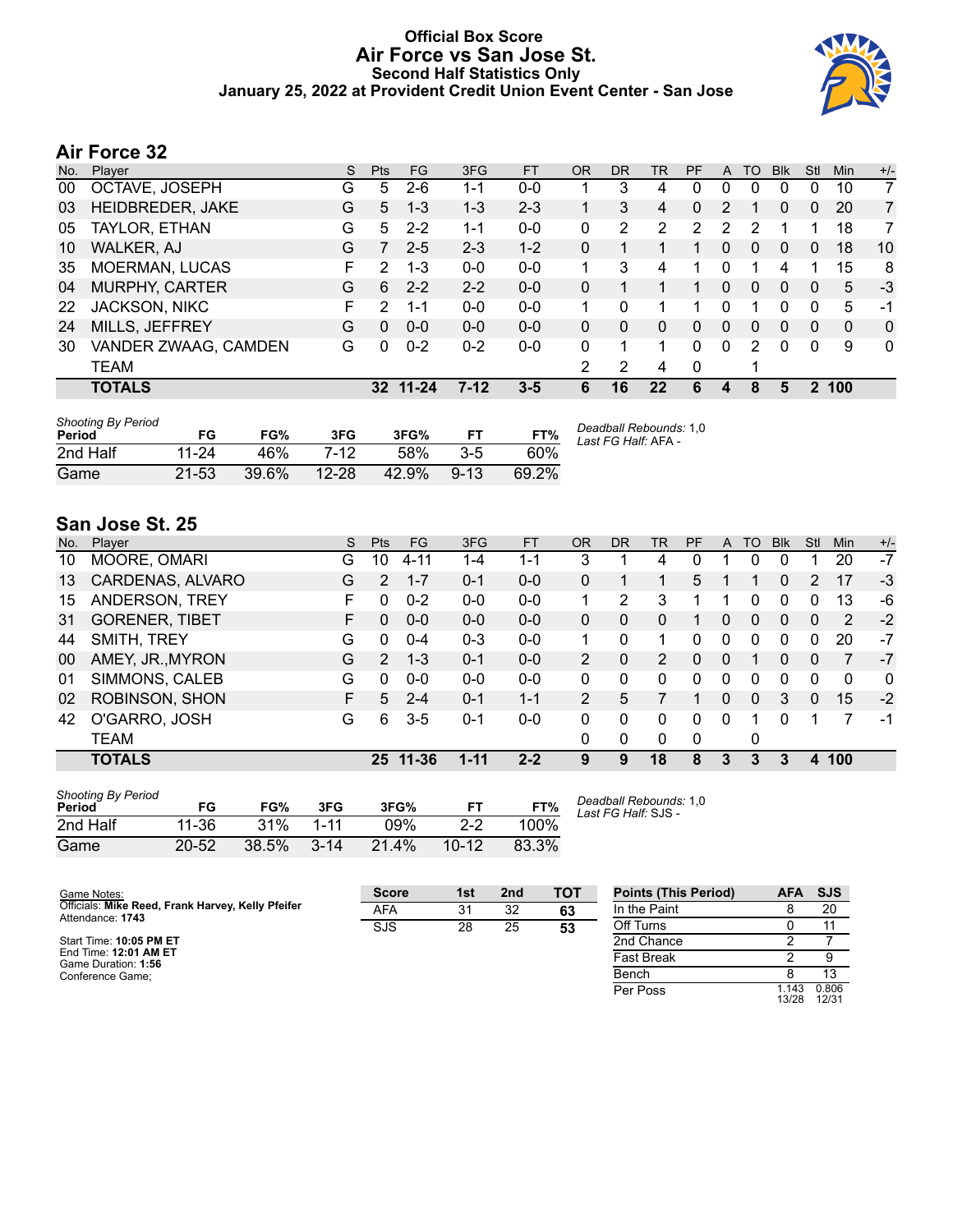#### **Official Play-By-Play Air Force vs San Jose St. Second Half January 25, 2022 at Provident Credit Union Event Center - San Jose**



### **Period 2**

<mark>Starters:</mark><br>Air Force: 0 OCTAVE,JOSEPH (G); 3 HEIDBREDER,JAKE (G); 5 TAYLOR,ETHAN (G); 10 WALKER,AJ (G); 35 MOERMAN,LUCAS (F);<br>San Jose St.: 10 MOORE,OMARI (G); 13 CARDENAS,ALVARO (G); 15 ANDERSON,TREY (F); 31 GORENER,TIBE

| Time  | <b>VISITORS: Air Force</b>             | <b>Score</b> | <b>Margin</b>  | HOME: San Jose St.                     |
|-------|----------------------------------------|--------------|----------------|----------------------------------------|
| 20:00 |                                        |              |                | SUB OUT: ROBINSON, SHON                |
| 20:00 |                                        |              |                | SUB IN: ANDERSON, TREY                 |
| 20:00 | SUB OUT: MURPHY, CARTER                |              |                |                                        |
| 20:00 | SUB OUT: JACKSON, NIKC                 |              |                |                                        |
| 20:00 | SUB OUT: VANDER ZWAAG, CAMDEN          |              |                |                                        |
| 20:00 | SUB IN: OCTAVE, JOSEPH                 |              |                |                                        |
| 20:00 | SUB IN: HEIDBREDER, JAKE               |              |                |                                        |
| 20:00 | SUB IN: MOERMAN, LUCAS                 |              |                |                                        |
| 19:40 |                                        |              |                | MISSED LAYUP by CARDENAS, ALVARO       |
| 19:37 | REBOUND (DEF) by MOERMAN, LUCAS        |              |                |                                        |
| 19:21 |                                        |              |                | FOUL (PERSONAL) by GORENER, TIBET      |
| 19:12 | MISSED LAYUP by OCTAVE, JOSEPH         |              |                |                                        |
| 19:09 |                                        |              |                | REBOUND (DEF) by ANDERSON, TREY        |
| 18:53 | FOUL (PERSONAL) by WALKER, AJ          |              |                |                                        |
| 18:35 |                                        |              |                | MISSED JUMPER by CARDENAS, ALVARO      |
| 18:32 | REBOUND (DEF) by TAYLOR, ETHAN         |              |                |                                        |
| 18:24 | MISSED LAYUP by OCTAVE, JOSEPH         |              |                |                                        |
| 18:22 | REBOUND (OFF) by MOERMAN, LUCAS        |              |                |                                        |
| 18:21 | GOOD! LAYUP by MOERMAN, LUCAS          | 28-33        | V <sub>5</sub> |                                        |
| 18:05 |                                        |              |                | MISSED LAYUP by MOORE, OMARI           |
| 18:05 | BLOCK by MOERMAN, LUCAS                |              |                |                                        |
| 18:00 | REBOUND (DEF) by HEIDBREDER, JAKE      |              |                |                                        |
| 17:55 |                                        |              |                | SUB OUT: GORENER, TIBET                |
| 17:55 |                                        |              |                | SUB IN: AMEY, JR., MYRON               |
| 17:55 | TURNOVER (5SEC) by TEAM                |              |                |                                        |
| 17:36 |                                        |              |                | MISSED LAYUP by SMITH, TREY            |
| 17:36 | BLOCK by MOERMAN, LUCAS                |              |                |                                        |
| 17:30 | REBOUND (DEF) by OCTAVE, JOSEPH        |              |                |                                        |
| 17:22 |                                        |              |                | FOUL (PERSONAL) by CARDENAS, ALVARO    |
| 17:22 | GOOD! FT by HEIDBREDER, JAKE           | 28-34        | $V_6$          |                                        |
| 17:22 | GOOD! FT by HEIDBREDER, JAKE           | 28-35        | V <sub>7</sub> |                                        |
| 17:02 |                                        |              |                | MISSED LAYUP by ANDERSON, TREY         |
| 17:02 | BLOCK by MOERMAN, LUCAS                |              |                |                                        |
| 17:01 | REBOUND (DEF) by TEAM                  |              |                |                                        |
| 16:39 | FOUL (OFF) by MOERMAN, LUCAS           |              |                |                                        |
| 16:39 | TURNOVER (OFFENSIVE) by MOERMAN, LUCAS |              |                |                                        |
| 16:16 |                                        |              |                | MISSED LAYUP by AMEY, JR., MYRON       |
| 16:14 |                                        |              |                | REBOUND (OFF) by AMEY, JR., MYRON      |
| 16:13 |                                        | 30-35        | V <sub>5</sub> | GOOD! LAYUP by AMEY, JR., MYRON        |
| 15:59 | GOOD! LAYUP by OCTAVE, JOSEPH          | 30-37        | V <sub>7</sub> |                                        |
| 15:41 |                                        | 32-37        | V <sub>5</sub> | GOOD! JUMPER by CARDENAS, ALVARO [PNT] |
| 15:41 |                                        |              |                | ASSIST by ANDERSON, TREY               |
| 15:18 | GOOD! 3PTR by HEIDBREDER, JAKE         | 32-40        | V8             |                                        |
| 15:18 | ASSIST by TAYLOR, ETHAN                |              |                |                                        |
| 14:59 |                                        |              |                | MISSED 3PTR by AMEY, JR., MYRON        |
|       |                                        |              |                | REBOUND (OFF) by AMEY, JR., MYRON      |
| 14:56 |                                        |              |                |                                        |
| 14:53 |                                        |              |                | MISSED 3PTR by SMITH, TREY             |
| 14:50 | REBOUND (DEF) by OCTAVE, JOSEPH        |              |                |                                        |
| 14:41 |                                        |              |                | FOUL (PERSONAL) by CARDENAS, ALVARO    |
| 14:41 |                                        |              |                |                                        |
| 14:41 |                                        |              |                | SUB OUT: CARDENAS, ALVARO              |
| 14:41 |                                        |              |                | SUB OUT: ANDERSON, TREY                |
| 14:41 |                                        |              |                | SUB IN: ROBINSON, SHON                 |
| 14:41 |                                        |              |                | SUB IN: O'GARRO, JOSH                  |
| 14:40 | TURNOVER (LOSTBALL) by TAYLOR, ETHAN   |              |                |                                        |
| 14:15 |                                        |              |                | MISSED 3PTR by SMITH, TREY             |
| 14:11 | REBOUND (DEF) by OCTAVE, JOSEPH        |              |                |                                        |
| 13:56 | GOOD! 3PTR by WALKER, AJ               | $32 - 43$    | $V$ 11         |                                        |
| 13:56 | ASSIST by HEIDBREDER, JAKE             |              |                |                                        |
| 13:33 |                                        | $34-43$      | V <sub>9</sub> | GOOD! LAYUP by O'GARRO, JOSH           |
| 13:08 | MISSED LAYUP by MOERMAN, LUCAS         |              |                |                                        |
| 13:05 |                                        |              |                | REBOUND (DEF) by ROBINSON, SHON        |
| 13:01 |                                        | 36-43        | V <sub>7</sub> | GOOD! LAYUP by O'GARRO, JOSH [FB]      |
| 13:01 |                                        |              |                | ASSIST by MOORE, OMARI                 |
| 12:43 | GOOD! 3PTR by OCTAVE, JOSEPH           | 36-46        | $V$ 10         |                                        |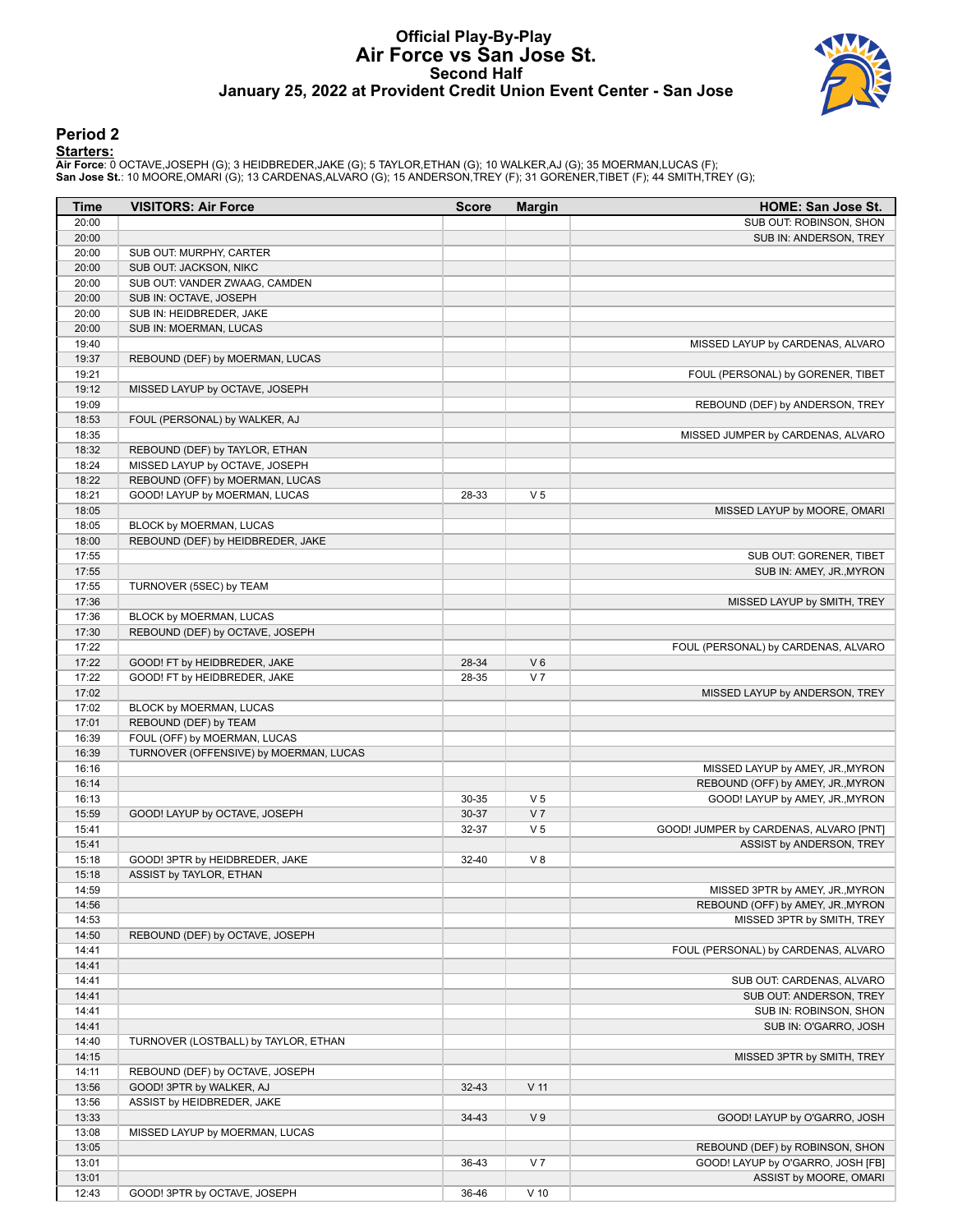| Time           | <b>VISITORS: Air Force</b>                               | <b>Score</b> | <b>Margin</b>  | <b>HOME: San Jose St.</b>              |
|----------------|----------------------------------------------------------|--------------|----------------|----------------------------------------|
| 12:43          | ASSIST by HEIDBREDER, JAKE                               |              |                |                                        |
| 12:29          |                                                          |              |                | MISSED JUMPER by O'GARRO, JOSH         |
| 12:29          |                                                          |              |                | REBOUND (OFF) by MOORE, OMARI          |
| 12:29          | BLOCK by TAYLOR, ETHAN                                   |              |                |                                        |
| 12:17          | FOUL (PERSONAL) by TAYLOR, ETHAN                         |              |                |                                        |
| 12:17          | SUB OUT: OCTAVE, JOSEPH                                  |              |                |                                        |
| 12:17          | SUB OUT: MOERMAN, LUCAS                                  |              |                |                                        |
| 12:17<br>12:17 | SUB IN: JACKSON, NIKC<br>SUB IN: VANDER ZWAAG, CAMDEN    |              |                |                                        |
| 12:07          |                                                          |              |                | TURNOVER (BADPASS) by AMEY, JR., MYRON |
| 12:07          | STEAL by TAYLOR, ETHAN                                   |              |                |                                        |
| 11:49          | MISSED 3PTR by HEIDBREDER, JAKE                          |              |                |                                        |
| 11:46          | REBOUND (OFF) by JACKSON, NIKC                           |              |                |                                        |
| 11:45          | TURNOVER (LOSTBALL) by JACKSON, NIKC                     |              |                |                                        |
| 11:45          |                                                          |              |                |                                        |
| 11:45          |                                                          |              |                | SUB OUT: AMEY, JR., MYRON              |
| 11:45          |                                                          |              |                | SUB IN: CARDENAS, ALVARO               |
| 11:21          |                                                          |              |                | MISSED LAYUP by ROBINSON, SHON         |
| 11:18          |                                                          |              |                | REBOUND (OFF) by ROBINSON, SHON        |
| 11:17          |                                                          | 38-46        | V8             | GOOD! LAYUP by ROBINSON, SHON          |
| 10:47          | MISSED 3PTR by VANDER ZWAAG, CAMDEN                      |              |                |                                        |
| 10:43          |                                                          |              |                | REBOUND (DEF) by ROBINSON, SHON        |
| 10:21          |                                                          |              |                | TURNOVER (BADPASS) by O'GARRO, JOSH    |
| 10:03          | MISSED 3PTR by VANDER ZWAAG, CAMDEN                      |              |                |                                        |
| 09:54          | REBOUND (OFF) by HEIDBREDER, JAKE                        |              |                |                                        |
| 09:49          | TURNOVER (LOSTBALL) by HEIDBREDER, JAKE                  |              |                |                                        |
| 09:49          |                                                          |              |                | STEAL by CARDENAS, ALVARO              |
| 09:34          |                                                          |              |                | MISSED 3PTR by O'GARRO, JOSH           |
| 09:30          | REBOUND (DEF) by HEIDBREDER, JAKE                        |              |                |                                        |
| 09:24          | GOOD! 3PTR by TAYLOR, ETHAN                              | 38-49        | $V$ 11         |                                        |
| 08:59          |                                                          |              |                | MISSED 3PTR by MOORE, OMARI            |
| 08:56          | REBOUND (DEF) by VANDER ZWAAG, CAMDEN                    |              |                |                                        |
| 08:50          | TURNOVER (LOSTBALL) by TAYLOR, ETHAN                     |              |                |                                        |
| 08:50          |                                                          |              |                | STEAL by O'GARRO, JOSH                 |
| 08:46          |                                                          | 40-49        | V <sub>9</sub> | GOOD! DUNK by O'GARRO, JOSH [FB]       |
| 08:17          | GOOD! LAYUP by JACKSON, NIKC                             | 40-51        | $V$ 11         |                                        |
| 07:46          |                                                          |              |                | MISSED JUMPER by CARDENAS, ALVARO      |
| 07:46          |                                                          | 42-51        | V <sub>9</sub> | GOOD! LAYUP by ROBINSON, SHON          |
| 07:45          |                                                          |              |                | REBOUND (OFF) by ROBINSON, SHON        |
| 07:45          | FOUL (PERSONAL) by JACKSON, NIKC                         |              |                |                                        |
| 07:45<br>07:45 |                                                          |              |                | SUB OUT: O'GARRO, JOSH                 |
| 07:45          |                                                          |              |                | SUB IN: ANDERSON, TREY                 |
| 07:45          | SUB OUT: WALKER, AJ                                      |              |                |                                        |
| 07:45          | SUB OUT: JACKSON, NIKC                                   |              |                |                                        |
| 07:45          | SUB IN: MURPHY, CARTER                                   |              |                |                                        |
| 07:45          | SUB IN: MOERMAN, LUCAS                                   |              |                |                                        |
| 07:45          |                                                          | 43-51        | V8             | GOOD! FT by ROBINSON, SHON             |
| 07:28          | TURNOVER (BADPASS) by VANDER ZWAAG, CAMDEN               |              |                |                                        |
| 07:28          |                                                          |              |                | STEAL by CARDENAS, ALVARO              |
| 07:22          |                                                          | 46-51        | V <sub>5</sub> | GOOD! 3PTR by MOORE, OMARI [FB]        |
| 07:22          |                                                          |              |                | ASSIST by CARDENAS, ALVARO             |
| 06:53          | TURNOVER (LOSTBALL) by VANDER ZWAAG, CAMDEN              |              |                |                                        |
| 06:53          |                                                          |              |                | STEAL by MOORE, OMARI                  |
| 06:48          |                                                          | 48-51        | V <sub>3</sub> | GOOD! DUNK by MOORE, OMARI [FB]        |
| 06:20          | GOOD! 3PTR by MURPHY, CARTER                             | 48-54        | $V_6$          |                                        |
| 06:20          | ASSIST by TAYLOR, ETHAN                                  |              |                |                                        |
| 05:57          |                                                          |              |                | MISSED 3PTR by CARDENAS, ALVARO        |
| 05:55          |                                                          |              |                | REBOUND (OFF) by MOORE, OMARI          |
| 05:46          |                                                          |              |                | MISSED LAYUP by CARDENAS, ALVARO       |
| 05:44          |                                                          |              |                | REBOUND (OFF) by MOORE, OMARI          |
| 05:44          | SUB OUT: TAYLOR, ETHAN                                   |              |                |                                        |
| 05:44          | SUB OUT: VANDER ZWAAG, CAMDEN                            |              |                |                                        |
| 05:44          | SUB IN: OCTAVE, JOSEPH                                   |              |                |                                        |
| 05:44          | SUB IN: WALKER, AJ                                       |              |                |                                        |
| 05:38          |                                                          |              |                | MISSED LAYUP by MOORE, OMARI           |
| 05:35          | REBOUND (DEF) by WALKER, AJ                              |              |                |                                        |
| 05:19          | MISSED LAYUP by OCTAVE, JOSEPH                           |              |                |                                        |
| 05:19          |                                                          |              |                | BLOCK by ROBINSON, SHON                |
| 05:19          | REBOUND (OFF) by TEAM                                    |              |                |                                        |
| 05:08          | MISSED 3PTR by WALKER, AJ                                |              |                |                                        |
| 05:06          | REBOUND (OFF) by OCTAVE, JOSEPH                          |              |                |                                        |
| 05:06          | MISSED LAYUP by OCTAVE, JOSEPH                           |              |                |                                        |
| 05:06<br>05:06 |                                                          |              |                | BLOCK by ROBINSON, SHON                |
| 04:47          | REBOUND (OFF) by TEAM<br>MISSED 3PTR by HEIDBREDER, JAKE |              |                |                                        |
|                |                                                          |              |                |                                        |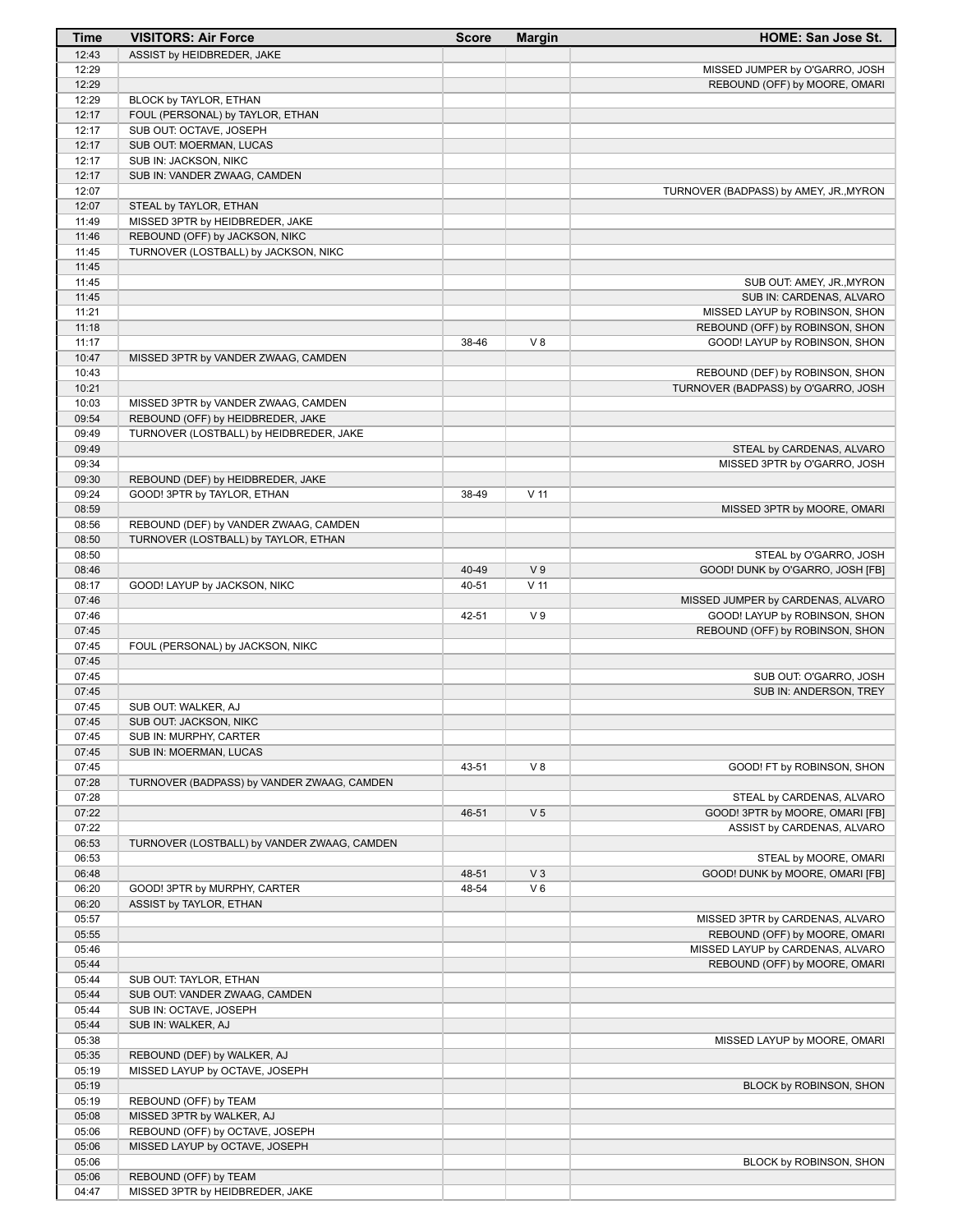| <b>Time</b> | <b>VISITORS: Air Force</b>        | <b>Score</b> | <b>Margin</b>  | HOME: San Jose St.                     |
|-------------|-----------------------------------|--------------|----------------|----------------------------------------|
| 04:44       |                                   |              |                | REBOUND (DEF) by ANDERSON, TREY        |
| 04:22       |                                   |              |                | MISSED LAYUP by CARDENAS, ALVARO       |
| 04:19       | REBOUND (DEF) by MOERMAN, LUCAS   |              |                |                                        |
| 03:51       | MISSED LAYUP by MOERMAN, LUCAS    |              |                |                                        |
| 03:51       |                                   |              |                | BLOCK by ROBINSON, SHON                |
| 03:47       |                                   |              |                | REBOUND (DEF) by CARDENAS, ALVARO      |
| 03:42       |                                   |              |                | MISSED 3PTR by MOORE, OMARI            |
| 03:39       | REBOUND (DEF) by MURPHY, CARTER   |              |                |                                        |
| 03:34       | TIMEOUT 30SEC                     |              |                |                                        |
| 03:34       |                                   |              |                |                                        |
| 03:34       | SUB OUT: OCTAVE, JOSEPH           |              |                |                                        |
| 03:34       | SUB IN: TAYLOR, ETHAN             |              |                |                                        |
| 03:23       | MISSED JUMPER by WALKER, AJ       |              |                |                                        |
| 03:21       |                                   |              |                | REBOUND (DEF) by MOORE, OMARI          |
| 03:03       |                                   | 50-54        | V <sub>4</sub> | GOOD! LAYUP by MOORE, OMARI [PNT]      |
| 03:03       | FOUL (PERSONAL) by TAYLOR, ETHAN  |              |                |                                        |
| 03:03       |                                   |              |                |                                        |
| 03:03       |                                   | 51-54        | $V_3$          | GOOD! FT by MOORE, OMARI               |
| 02:44       | GOOD! 3PTR by MURPHY, CARTER      | 51-57        | $V_6$          |                                        |
| 02:28       | FOUL (PERSONAL) by MURPHY, CARTER |              |                |                                        |
| 02:28       | SUB OUT: MURPHY, CARTER           |              |                |                                        |
| 02:28       | SUB IN: VANDER ZWAAG, CAMDEN      |              |                |                                        |
| 02:26       |                                   |              |                | TURNOVER (BADPASS) by CARDENAS, ALVARO |
| 02:26       | STEAL by MOERMAN, LUCAS           |              |                |                                        |
| 02:12       | MISSED JUMPER by WALKER, AJ       |              |                |                                        |
| 02:09       |                                   |              |                | REBOUND (DEF) by ROBINSON, SHON        |
| 01:55       |                                   | 53-57        | V <sub>4</sub> | GOOD! LAYUP by MOORE, OMARI [PNT]      |
| 01:21       | GOOD! 3PTR by WALKER, AJ          | 53-60        | V <sub>7</sub> |                                        |
| 00:50       |                                   |              |                | MISSED JUMPER by MOORE, OMARI          |
| 00:47       | REBOUND (DEF) by HEIDBREDER, JAKE |              |                |                                        |
| 00:46       |                                   |              |                | FOUL (PERSONAL) by ROBINSON, SHON      |
| 00:44       |                                   |              |                | FOUL (PERSONAL) by CARDENAS, ALVARO    |
| 00:43       |                                   |              |                | FOUL (PERSONAL) by ANDERSON, TREY      |
| 00:42       |                                   |              |                | FOUL (PERSONAL) by CARDENAS, ALVARO    |
| 00:42       | GOOD! FT by WALKER, AJ            | 53-61        | V8             |                                        |
| 00:42       | MISSED FT by WALKER, AJ           |              |                |                                        |
| 00:41       |                                   |              |                | REBOUND (DEF) by ROBINSON, SHON        |
| 00:34       |                                   |              |                | MISSED 3PTR by MOORE, OMARI            |
| 00:31       |                                   |              |                | REBOUND (OFF) by ANDERSON, TREY        |
| 00:31       |                                   |              |                | MISSED LAYUP by ANDERSON, TREY         |
| 00:31       | REBOUND (DEF) by TEAM             |              |                |                                        |
| 00:29       |                                   |              |                | FOUL (PERSONAL) by CARDENAS, ALVARO    |
| 00:29       |                                   |              |                | SUB OUT: CARDENAS, ALVARO              |
| 00:29       |                                   |              |                | SUB IN: AMEY, JR., MYRON               |
| 00:29       | MISSED FT by HEIDBREDER, JAKE     |              |                |                                        |
| 00:28       |                                   |              |                | REBOUND (DEF) by ROBINSON, SHON        |
| 00:20       |                                   |              |                | MISSED LAYUP by MOORE, OMARI           |
| 00:20       | BLOCK by MOERMAN, LUCAS           |              |                |                                        |
| 00:13       |                                   |              |                | REBOUND (OFF) by SMITH, TREY           |
| 00:12       |                                   |              |                | MISSED 3PTR by SMITH, TREY             |
| 00:09       | REBOUND (DEF) by MOERMAN, LUCAS   |              |                |                                        |
| 00:07       | GOOD! DUNK by TAYLOR, ETHAN [FB]  | 53-63        | $V$ 10         |                                        |
| 00:01       |                                   |              |                | MISSED 3PTR by ROBINSON, SHON          |
| 00:00       | REBOUND (DEF) by TAYLOR, ETHAN    |              |                |                                        |
|             |                                   |              |                |                                        |

# **Air Force 63, San Jose St. 53**

| <b>Points (This Period)</b> | <b>AFA</b>     | <b>SJS</b>     |
|-----------------------------|----------------|----------------|
| In the Paint                |                | 20             |
| Off Turns                   |                |                |
| 2nd Chance                  | າ              |                |
| <b>Fast Break</b>           | າ              |                |
| Bench                       |                | 13             |
| Per Poss                    | 1.143<br>13/28 | 0.806<br>12/31 |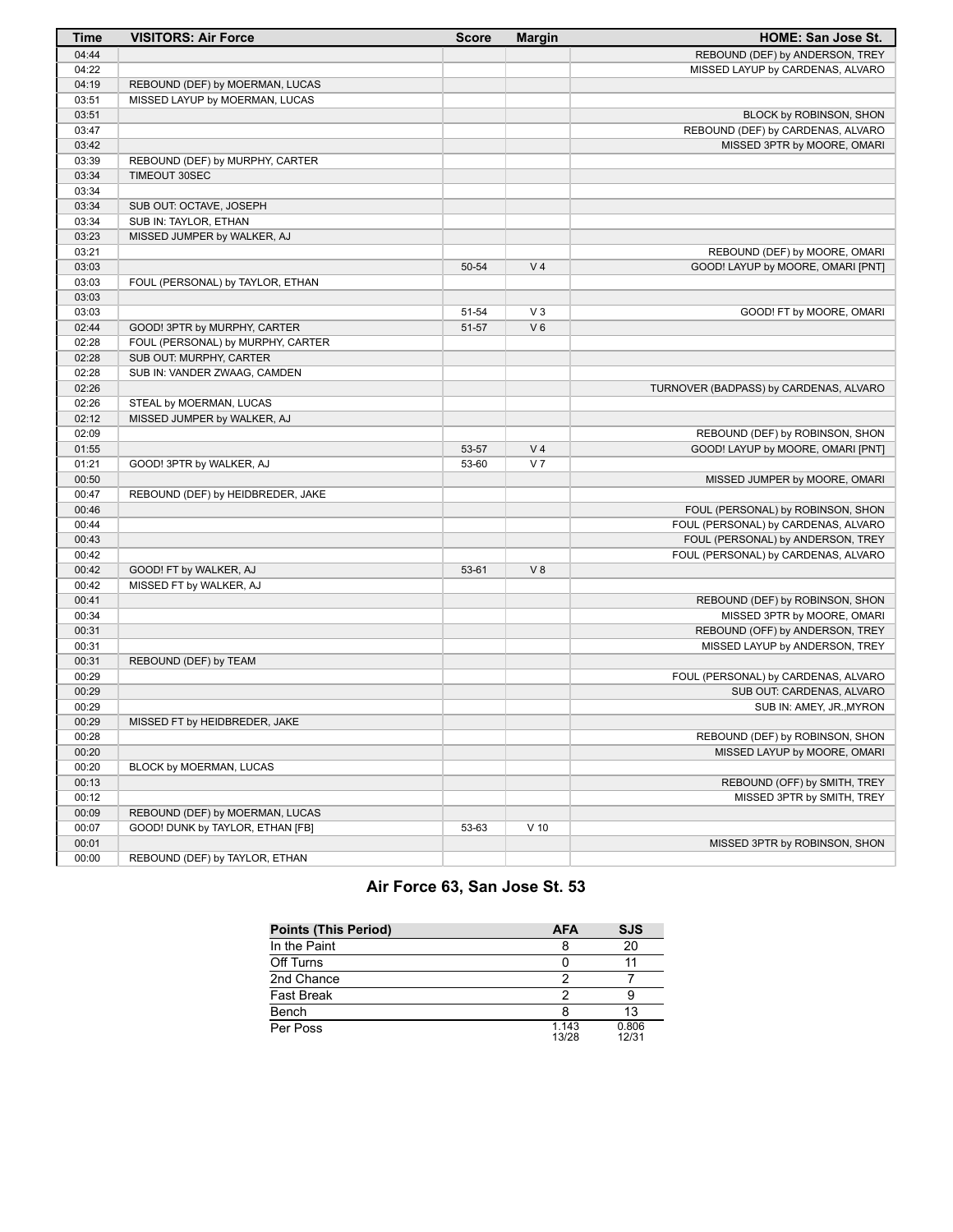#### **Official Scoring/Possession Reference Chart Air Force vs San Jose St. Period 1 January 25, 2022 at Provident Credit Union Event Center - San Jose**



### **Period 1**

<mark>Starters:</mark><br>Air Force: 0 OCTAVE,JOSEPH (G); 3 HEIDBREDER,JAKE (G); 5 TAYLOR,ETHAN (G); 10 WALKER,AJ (G); 35 MOERMAN,LUCAS (F);<br>San Jose St.: 10 MOORE,OMARI (G); 13 CARDENAS,ALVARO (G); 15 ANDERSON,TREY (F); 31 GORENER,TIBE

| <b>Time</b> | <b>VISITORS: Air Force</b>          | <b>Score</b> | <b>Margin</b>  | HOME: San Jose St.              |
|-------------|-------------------------------------|--------------|----------------|---------------------------------|
| 19:34       | GOOD! 3PTR by WALKER, AJ            | $0-3$        | V <sub>3</sub> |                                 |
| 19:16       |                                     | 2-3          | V <sub>1</sub> | GOOD! LAYUP by MOORE, OMARI     |
| 19:03       | GOOD! LAYUP by OCTAVE, JOSEPH [PNT] | $2 - 5$      | $V_3$          |                                 |
| 18:41       |                                     | $5 - 5$      | T.             | GOOD! 3PTR by SMITH, TREY       |
| 18:09       |                                     | $7 - 5$      | H <sub>2</sub> | GOOD! LAYUP by CARDENAS, ALVARO |
| 17:23       | GOOD! FT by TAYLOR, ETHAN           | 7-6          | H 1            |                                 |
| 16:54       | GOOD! LAYUP by OCTAVE, JOSEPH [FB]  | $7 - 8$      | V <sub>1</sub> |                                 |
| 14:51       | GOOD! 3PTR by HEIDBREDER, JAKE      | $7 - 11$     | V <sub>4</sub> |                                 |
| 14:25       |                                     | $8 - 11$     | $V_3$          | GOOD! FT by CARDENAS, ALVARO    |
| 14:25       |                                     | $9 - 11$     | V <sub>2</sub> | GOOD! FT by CARDENAS, ALVARO    |
| 13:43       |                                     | $11 - 11$    | T              | GOOD! DUNK by SIMMONS, CALEB    |
| 13:19       | GOOD! FT by MOERMAN, LUCAS          | $11 - 12$    | V <sub>1</sub> |                                 |
| 11:59       |                                     | $13 - 12$    | H 1            | GOOD! LAYUP by MOORE, OMARI     |
| 10:57       |                                     | 16-12        | H 4            | GOOD! 3PTR by GORENER, TIBET    |
| 07:46       | GOOD! 3PTR by VANDER ZWAAG, CAMDEN  | 16-15        | H 1            |                                 |
| 07:19       |                                     | 18-15        | H <sub>3</sub> | GOOD! JUMPER by MOORE, OMARI    |
| 05:58       | GOOD! 3PTR by VANDER ZWAAG, CAMDEN  | 18-18        | T.             |                                 |
| 05:16       | GOOD! FT by OCTAVE, JOSEPH          | 18-19        | V <sub>1</sub> |                                 |
| 05:16       | GOOD! FT by OCTAVE, JOSEPH          | 18-20        | V <sub>2</sub> |                                 |
| 05:02       |                                     | 19-20        | V <sub>1</sub> | GOOD! FT by SIMMONS, CALEB      |
| 05:02       |                                     | 20-20        | T.             | GOOD! FT by SIMMONS, CALEB      |
| 04:44       | GOOD! FT by TAYLOR, ETHAN           | 20-21        | V <sub>1</sub> |                                 |
| 04:44       | GOOD! FT by TAYLOR, ETHAN           | 20-22        | V <sub>2</sub> |                                 |
| 04:28       | GOOD! LAYUP by MURPHY, CARTER [FB]  | 20-24        | V <sub>4</sub> |                                 |
| 04:13       |                                     | 21-24        | $V_3$          | GOOD! FT by MOORE, OMARI        |
| 03:21       |                                     | 23-24        | V <sub>1</sub> | GOOD! LAYUP by CARDENAS, ALVARO |
| 03:07       | GOOD! 3PTR by VANDER ZWAAG, CAMDEN  | 23-27        | V <sub>4</sub> |                                 |
| 02:36       | GOOD! LAYUP by WALKER, AJ           | 23-29        | $V_6$          |                                 |
| 01:53       |                                     | 24-29        | V <sub>5</sub> | GOOD! FT by MOORE, OMARI        |
| 00:57       | GOOD! JUMPER by MURPHY, CARTER      | 24-31        | V <sub>7</sub> |                                 |
| 00:42       |                                     | 26-31        | V <sub>5</sub> | GOOD! DUNK by ROBINSON, SHON    |
| 00:16       |                                     | 27-31        | V <sub>4</sub> | GOOD! FT by MOORE, OMARI [FB]   |
| 00:16       |                                     | 28-31        | $V_3$          | GOOD! FT by MOORE, OMARI [FB]   |

**Air Force 31, San Jose St. 28**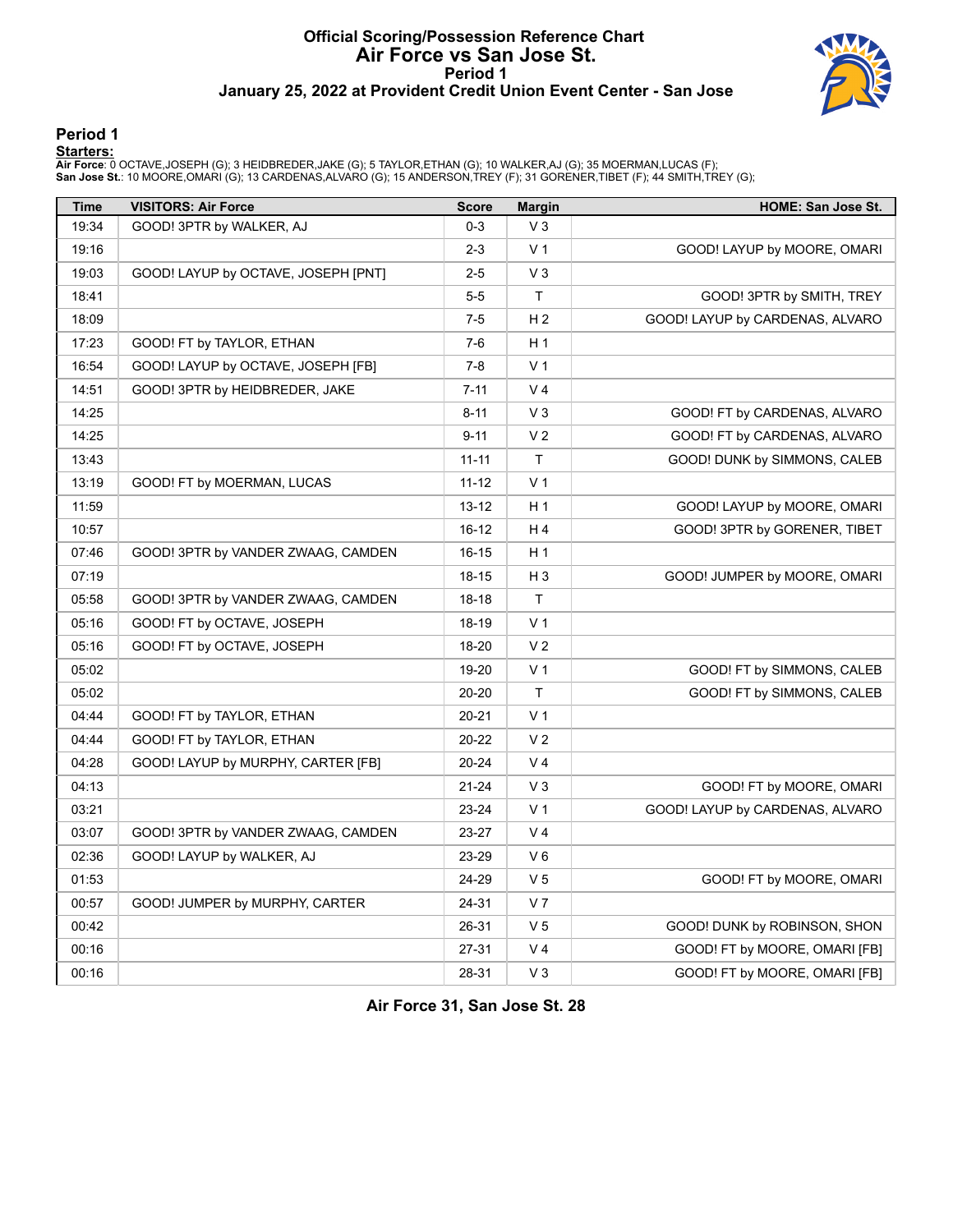#### **Official Scoring/Possession Reference Chart Air Force vs San Jose St. Period 2 January 25, 2022 at Provident Credit Union Event Center - San Jose**



#### **Period 2**

<mark>Starters:</mark><br>Air Force: 0 OCTAVE,JOSEPH (G); 3 HEIDBREDER,JAKE (G); 5 TAYLOR,ETHAN (G); 10 WALKER,AJ (G); 35 MOERMAN,LUCAS (F);<br>San Jose St.: 10 MOORE,OMARI (G); 13 CARDENAS,ALVARO (G); 15 ANDERSON,TREY (F); 31 GORENER,TIBE

| <b>Time</b> | <b>VISITORS: Air Force</b>       | <b>Score</b> | <b>Margin</b>   | HOME: San Jose St.                     |
|-------------|----------------------------------|--------------|-----------------|----------------------------------------|
| 18:21       | GOOD! LAYUP by MOERMAN, LUCAS    | 28-33        | V <sub>5</sub>  |                                        |
| 17:22       | GOOD! FT by HEIDBREDER, JAKE     | 28-34        | $V_6$           |                                        |
| 17:22       | GOOD! FT by HEIDBREDER, JAKE     | 28-35        | V <sub>7</sub>  |                                        |
| 16:13       |                                  | 30-35        | V <sub>5</sub>  | GOOD! LAYUP by AMEY, JR., MYRON        |
| 15:59       | GOOD! LAYUP by OCTAVE, JOSEPH    | 30-37        | V <sub>7</sub>  |                                        |
| 15:41       |                                  | 32-37        | V <sub>5</sub>  | GOOD! JUMPER by CARDENAS, ALVARO [PNT] |
| 15:18       | GOOD! 3PTR by HEIDBREDER, JAKE   | 32-40        | V8              |                                        |
| 13:56       | GOOD! 3PTR by WALKER, AJ         | $32 - 43$    | $V$ 11          |                                        |
| 13:33       |                                  | 34-43        | V <sub>9</sub>  | GOOD! LAYUP by O'GARRO, JOSH           |
| 13:01       |                                  | 36-43        | V <sub>7</sub>  | GOOD! LAYUP by O'GARRO, JOSH [FB]      |
| 12:43       | GOOD! 3PTR by OCTAVE, JOSEPH     | 36-46        | $V$ 10          |                                        |
| 11:17       |                                  | 38-46        | V8              | GOOD! LAYUP by ROBINSON, SHON          |
| 09:24       | GOOD! 3PTR by TAYLOR, ETHAN      | 38-49        | V <sub>11</sub> |                                        |
| 08:46       |                                  | 40-49        | V <sub>9</sub>  | GOOD! DUNK by O'GARRO, JOSH [FB]       |
| 08:17       | GOOD! LAYUP by JACKSON, NIKC     | 40-51        | V <sub>11</sub> |                                        |
| 07:46       |                                  | 42-51        | V <sub>9</sub>  | GOOD! LAYUP by ROBINSON, SHON          |
| 07:45       |                                  | 43-51        | V8              | GOOD! FT by ROBINSON, SHON             |
| 07:22       |                                  | 46-51        | V <sub>5</sub>  | GOOD! 3PTR by MOORE, OMARI [FB]        |
| 06:48       |                                  | 48-51        | V <sub>3</sub>  | GOOD! DUNK by MOORE, OMARI [FB]        |
| 06:20       | GOOD! 3PTR by MURPHY, CARTER     | 48-54        | $V_6$           |                                        |
| 03:03       |                                  | 50-54        | V <sub>4</sub>  | GOOD! LAYUP by MOORE, OMARI [PNT]      |
| 03:03       |                                  | 51-54        | $V_3$           | GOOD! FT by MOORE, OMARI               |
| 02:44       | GOOD! 3PTR by MURPHY, CARTER     | 51-57        | $V_6$           |                                        |
| 01:55       |                                  | 53-57        | V <sub>4</sub>  | GOOD! LAYUP by MOORE, OMARI [PNT]      |
| 01:21       | GOOD! 3PTR by WALKER, AJ         | 53-60        | V <sub>7</sub>  |                                        |
| 00:42       | GOOD! FT by WALKER, AJ           | 53-61        | V 8             |                                        |
| 00:07       | GOOD! DUNK by TAYLOR, ETHAN [FB] | 53-63        | $V$ 10          |                                        |

**Air Force 63, San Jose St. 53**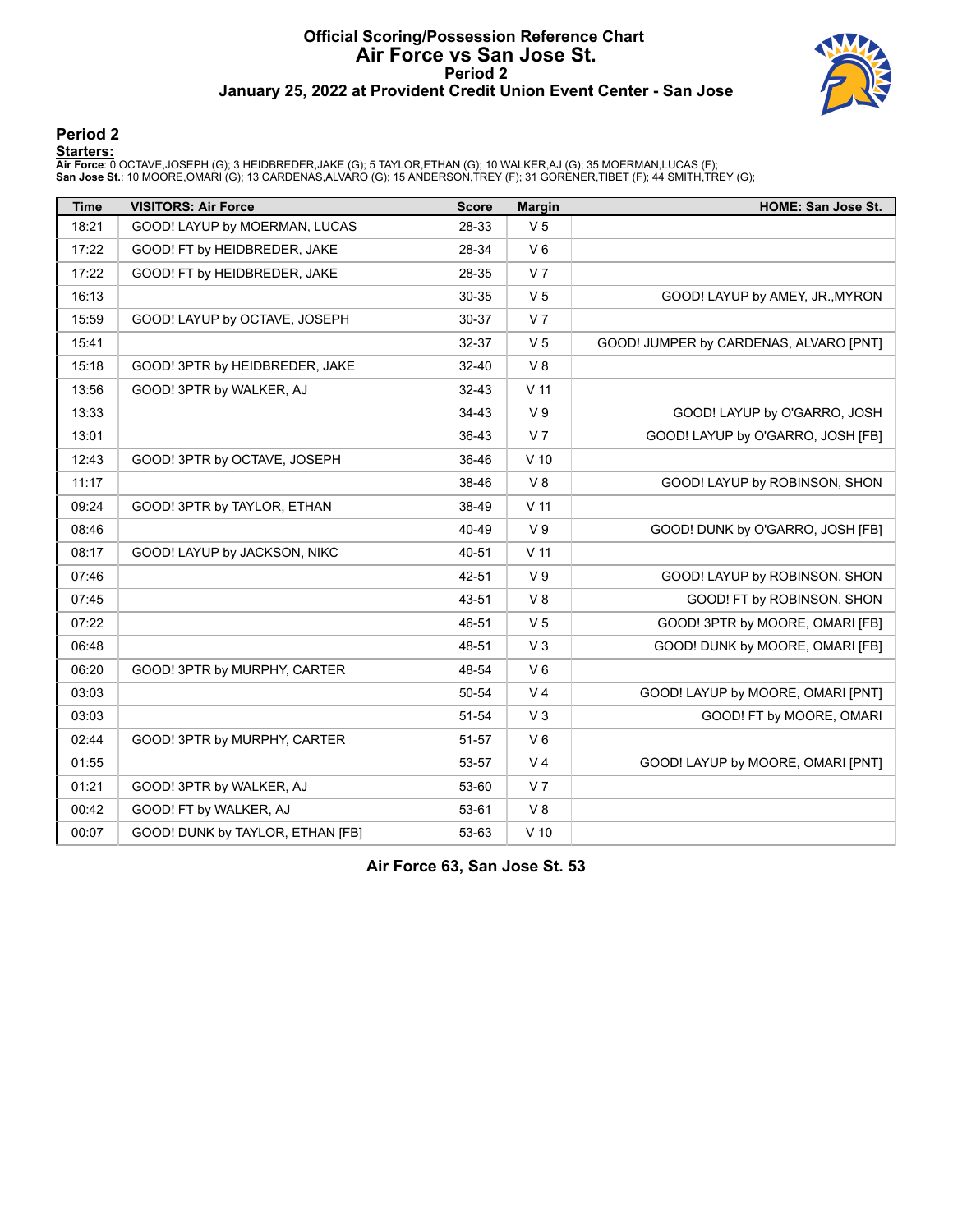# **Official Substitutions Log Air Force vs San Jose St. Period 1**



| January 25, 2022 at Provident Credit Union Event Center - San Jose |  |
|--------------------------------------------------------------------|--|
|--------------------------------------------------------------------|--|

| <b>VISITORS: Air Force</b>      | <b>Time</b> | <b>Score</b> | <b>HOME: San Jose St.</b> |
|---------------------------------|-------------|--------------|---------------------------|
| 0 OCTAVE, JOSEPH                |             |              | 10 MOORE, OMARI           |
| 3 HEIDBREDER.JAKE               |             |              | 13 CARDENAS, ALVARO       |
| 5 TAYLOR, ETHAN                 |             |              | 15 ANDERSON, TREY         |
| 10 WALKER, AJ                   |             |              | 31 GORENER, TIBET         |
| 35 MOERMAN, LUCAS               |             |              | 44 SMITH, TREY            |
|                                 | 15:49       | $8 - 7$      | SUB OUT: ANDERSON, TREY   |
|                                 | 15:49       |              | SUB IN: SIMMONS, CALEB    |
|                                 | 14:25       | $11 - 8$     | SUB OUT: GORENER, TIBET   |
|                                 | 14:25       |              | SUB IN: AMEY, JR., MYRON  |
| SUB OUT: 0 OCTAVE, JOSEPH       | 13:56       | $11 - 9$     |                           |
| SUB IN: 30 VANDER ZWAAG, CAMDEN | 13:56       |              |                           |
| SUB OUT: 5 TAYLOR, ETHAN        | 12:50       | $12 - 11$    |                           |
| SUB IN: 24 MILLS, JEFFREY       | 12:50       |              |                           |
|                                 | 11:40       | $12 - 13$    | SUB OUT: SIMMONS, CALEB   |
|                                 | 11:40       |              | SUB OUT: CARDENAS, ALVARO |
|                                 | 11:40       |              | SUB IN: ROBINSON, SHON    |
|                                 | 11:40       |              | SUB IN: GORENER, TIBET    |
| SUB OUT: 35 MOERMAN, LUCAS      | 11:40       |              |                           |
| SUB IN: 22 JACKSON, NIKC        | 11:40       |              |                           |
|                                 | 08:26       | $12 - 16$    | SUB OUT: AMEY, JR., MYRON |
|                                 | 08:26       |              | SUB IN: CARDENAS, ALVARO  |
| SUB OUT: 10 WALKER, AJ          | 08:26       |              |                           |
| SUB OUT: 24 MILLS, JEFFREY      | 08:26       |              |                           |
| SUB IN: 4 MURPHY, CARTER        | 08:26       |              |                           |
| SUB IN: 5 TAYLOR, ETHAN         | 08:26       |              |                           |
|                                 | 06:17       | $15 - 18$    | SUB OUT: ROBINSON, SHON   |
|                                 | 06:17       |              | SUB IN: ANDERSON, TREY    |
| SUB OUT: 3 HEIDBREDER, JAKE     | 05:42       | $18-18$      |                           |
| SUB IN: 0 OCTAVE, JOSEPH        | 05:42       |              |                           |
|                                 | 05:16       | 19-18        | SUB OUT: GORENER, TIBET   |
|                                 | 05:16       |              | SUB IN: SIMMONS, CALEB    |
| SUB OUT: 0 OCTAVE, JOSEPH       | 03:52       | $24 - 21$    |                           |
| SUB IN: 10 WALKER, AJ           | 03:52       |              |                           |
|                                 | 01:53       | 29-24        | SUB OUT: SIMMONS, CALEB   |
|                                 | 01:53       |              | SUB OUT: ANDERSON, TREY   |
|                                 | 01:53       |              | SUB IN: ROBINSON, SHON    |
|                                 | 01:53       |              | SUB IN: GORENER, TIBET    |

**Air Force 31, San Jose St. 28**